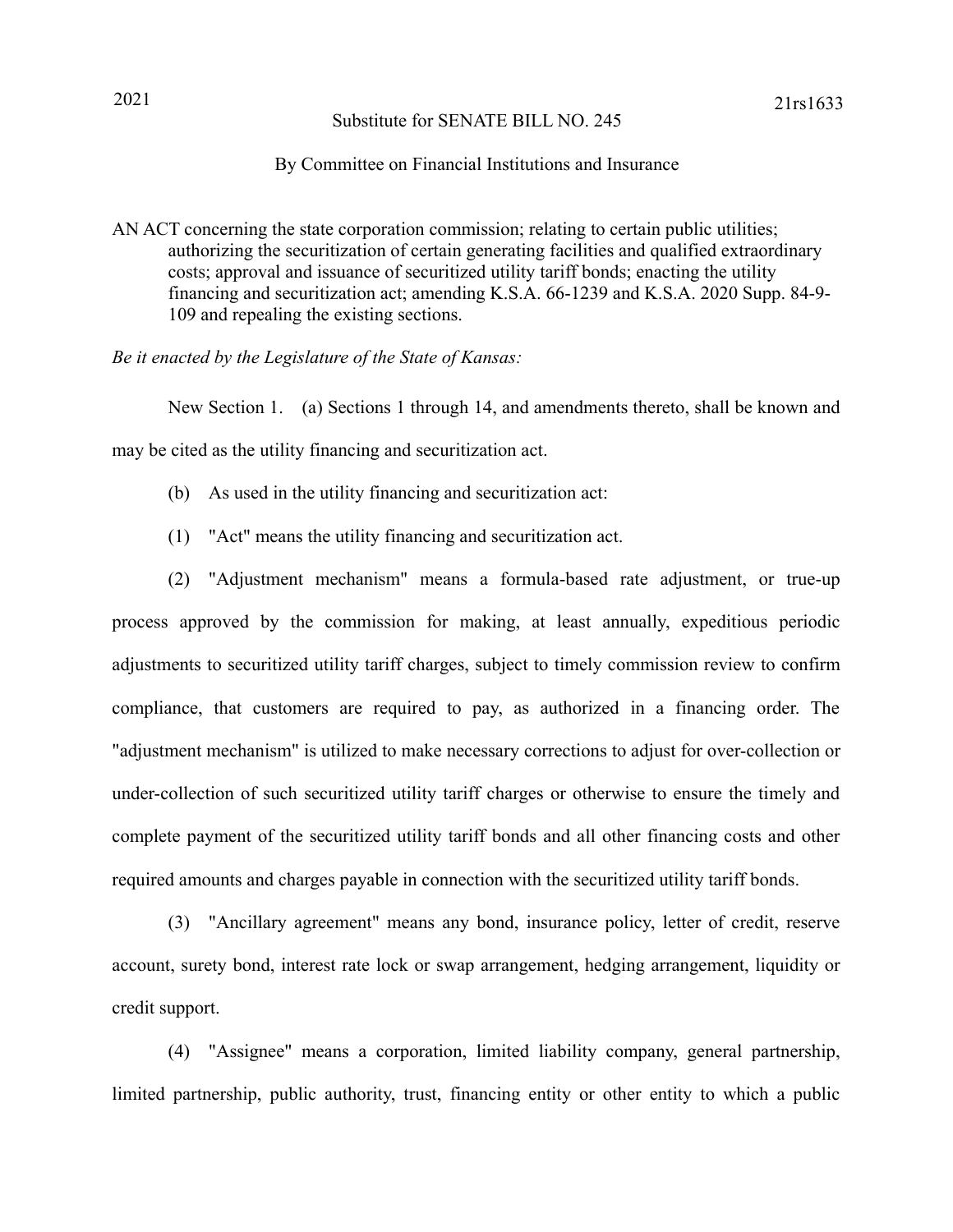utility assigns, sells or transfers, other than as security, all or a portion of its interest in, or right to, securitized utility tariff property.

- (5) "Bondholder" means any holder or owner of a securitized utility tariff bond.
- (6) "Code" means the Kansas uniform commercial code.
- (7) "Commission" means the state corporation commission.

(8) "Electric public utility" means the same as defined in K.S.A. 66-101a, and amendments thereto, and includes a for-profit electric utility whose retail rates are subject to the jurisdiction of the commission. "Electric public utility" does not include a cooperative that has opted to deregulate pursuant to K.S.A. 66-104d, and amendments thereto, or an electric utility owned by one or more such cooperatives.

(9) (A) "Energy transition costs," at the option of and upon application by an electric public utility, and as approved by the commission, includes:

(i) Any of the pretax costs that the electric public utility has incurred or will incur that are caused by, associated with, or remain as a result of a retired, abandoned, to be retired or to be abandoned electric generating facility that is the subject of an application for a financing order filed under this act where such early retirement or abandonment is deemed reasonable and prudent by the commission through a final order issued by the commission. As used in this paragraph, "pretax costs," if determined reasonable by the commission and not inconsistent with a commission order granting predetermination under K.S.A. 66-1239, and amendments thereto, regarding retirement or abandonment of the subject generating facility, include, but are not limited to, the undepreciated investment in the retired or abandoned electric generating facility and any facilities ancillary thereto or used in conjunction therewith, costs of decommissioning and restoring the site of the electric generating facility, other applicable capital and operating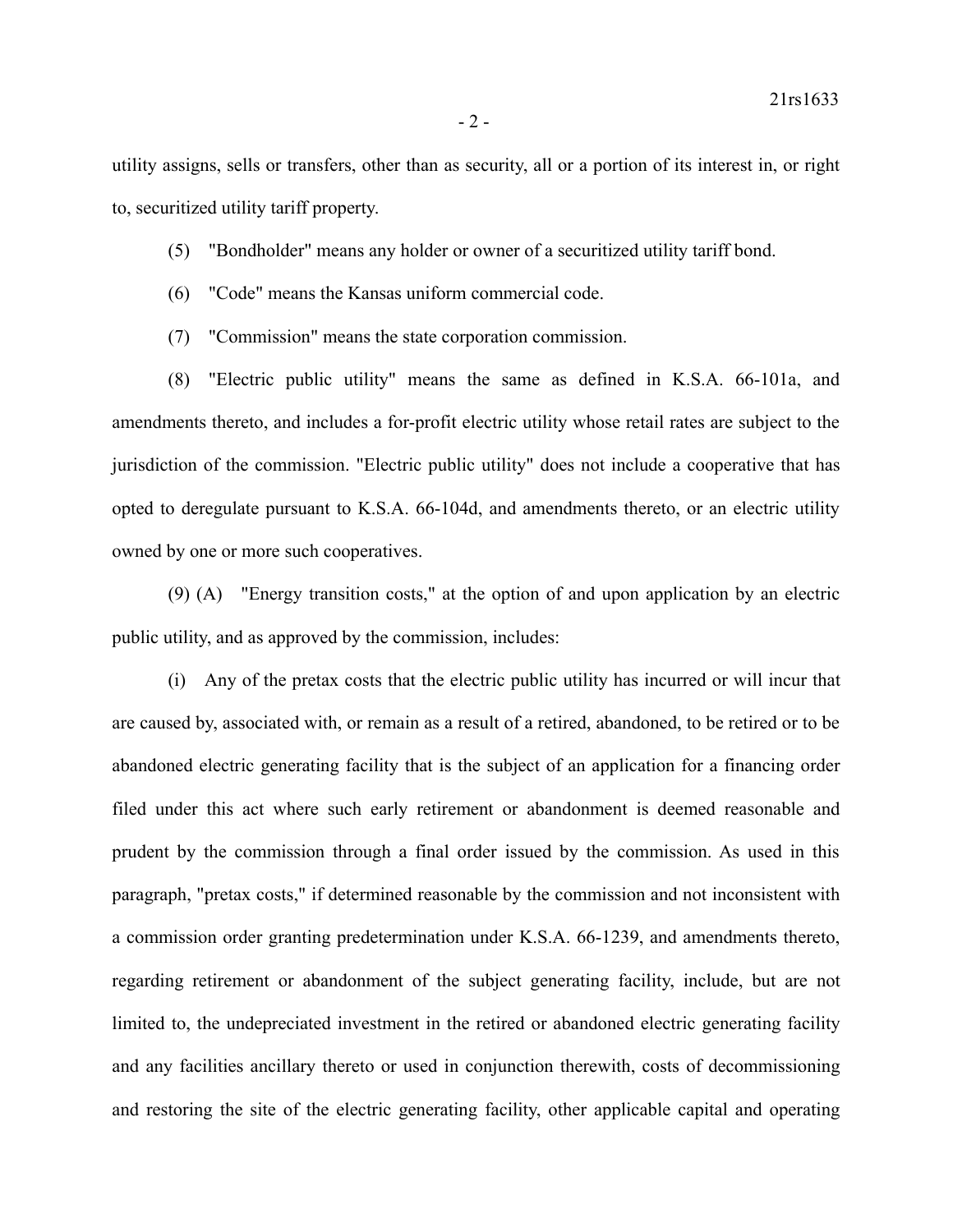costs, accrued carrying charges and deferred expenses. Such "pretax costs" shall be reduced by applicable tax benefits of accumulated and excess deferred income taxes, insurance, scrap and salvage proceeds and include the cost of retiring any existing indebtedness, fees, costs and expenses to modify existing debt agreements or for waivers or consents related to existing debt agreements; and

(ii) "pretax costs" that an electric public utility has previously incurred related to the retirement of such an electric generating facility occurring before the effective date of this act.

(B) "Energy transition costs" does not include any monetary penalty, fine or forfeiture assessed against an electric public utility by a governmental agency or court under a federal or state statute or rule or regulation.

(10) "Financing costs" includes, if authorized by the commission in a financing order, costs to issue, service, repay or refinance securitized utility tariff bonds, whether incurred or paid upon issuance of the securitized utility tariff bonds or over the life of the securitized utility tariff bonds, including:

(A) Principal, interest and acquisition, defeasance, or redemption premiums payable on securitized utility tariff bonds;

(B) any payment required under an ancillary agreement and any amount required to fund or replenish a reserve account or other accounts established under the terms of any indenture, ancillary agreement, or other financing documents pertaining to securitized utility tariff bonds;

(C) any other cost related to issuing, supporting, repaying, refunding and servicing securitized utility tariff bonds, including, but not limited to, servicing fees, accounting and auditing fees, trustee fees, legal fees, consulting fees, financial or structuring adviser fees,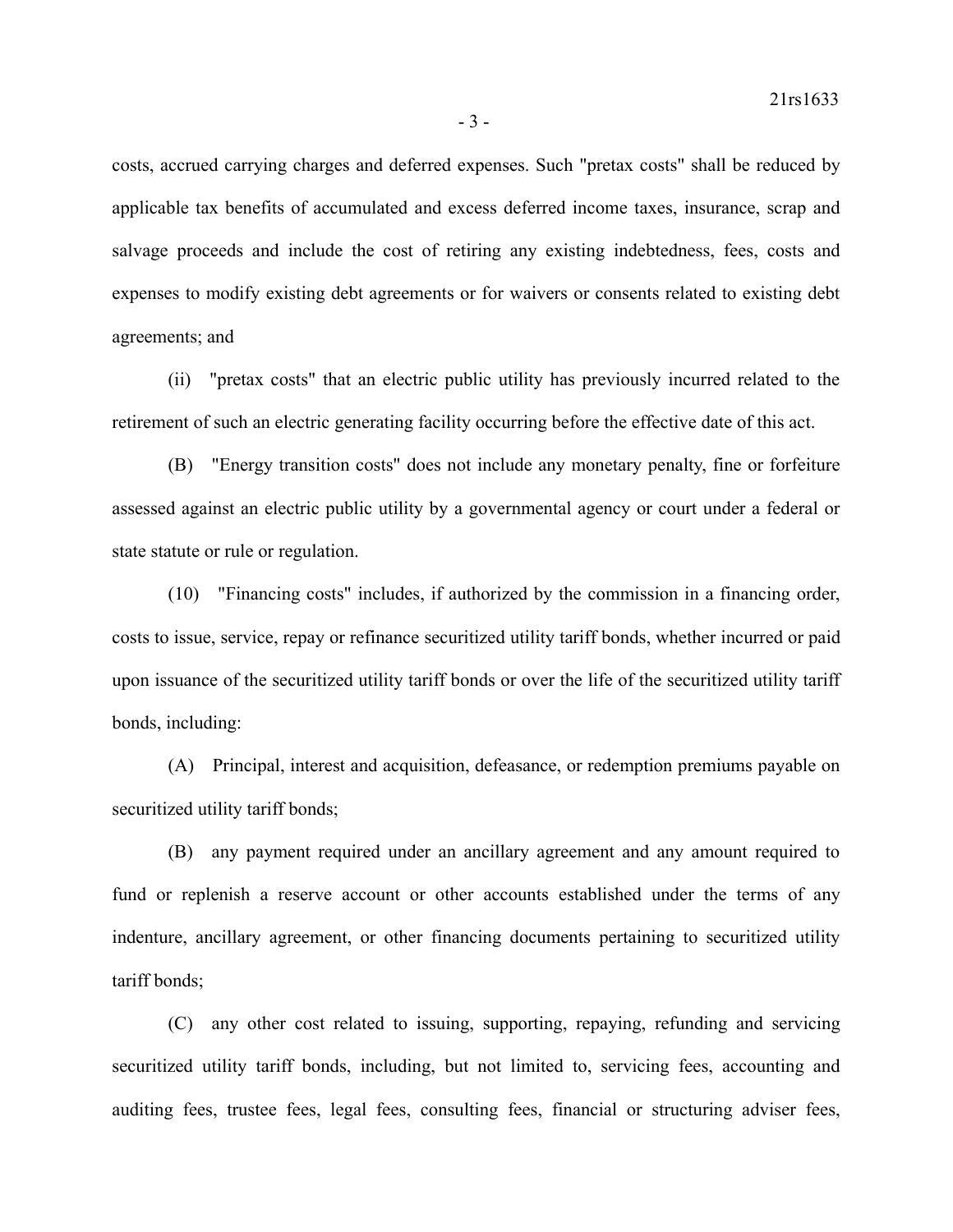administrative fees, placement and underwriting fees, independent director and manager fees, capitalized interest, rating agency fees, stock exchange listing and compliance fees, security registration fees, filing fees, information technology programming costs and any other costs necessary to otherwise ensure the timely payment of securitized utility tariff bonds or other amounts or charges payable in connection with securitized utility tariff bonds, including costs related to obtaining the financing order;

(D) any taxes and license fees or other fees imposed on the revenues generated from the collection of the securitized utility tariff charges or otherwise resulting from the collection of securitized utility tariff charges, whether paid, payable or accrued;

(E) any state and local taxes, franchise fees, gross receipts and other taxes or similar charges, including commission assessment fees, whether paid, payable or accrued; and

(F) any costs of the commission needed to perform the commission responsibilities under this act including costs to engage counsel and a financial adviser.

(11) "Financing order" means an order from the commission pursuant to this act that authorizes:

(A) The issuance of securitized utility tariff bonds in one or more series;

(B) the imposition, collection and periodic adjustments of an securitized utility tariff charge;

(C) the creation of securitized utility tariff property; and

(D) the sale, assignment or transfer of securitized utility tariff property to an assignee.

(12) "Financing party" means bondholders and trustees, collateral agents, any party under an ancillary agreement or any other person acting for the benefit of bondholders.

(13) "Financing statement" means the same as defined in K.S.A. 84-9-102, and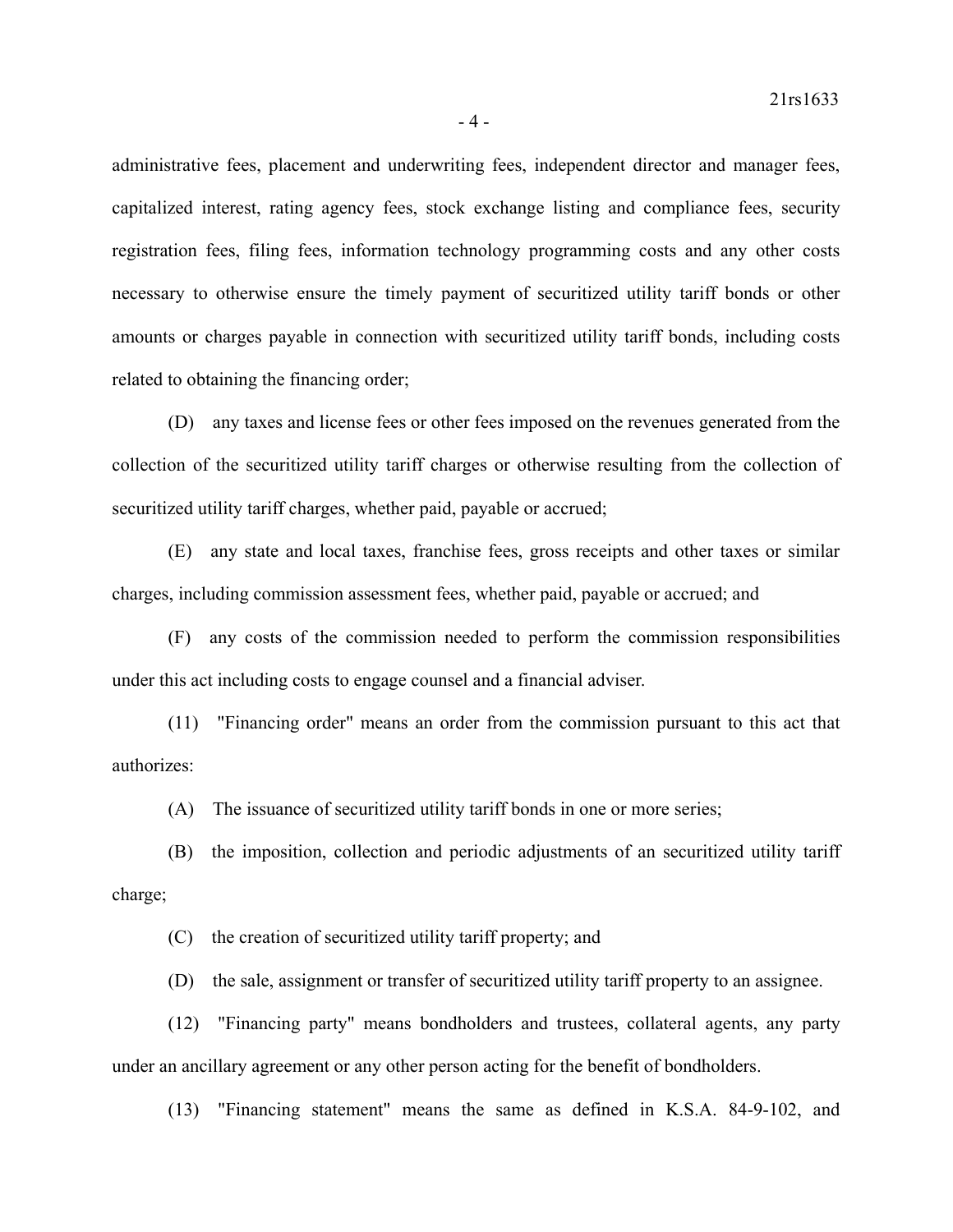amendments thereto.

(14) "Natural gas public utility" means the same as defined in K.S.A. 66-1,200, and amendments thereto.

(15) "Nonbypassable" means that the payment of an securitized utility tariff charge may not be avoided by any existing or future retail customer including special contract customers as provided in section 2, and amendments thereto, located within a public utility service area, as such service area existed on the date of the financing order, or, if the financing order so provides, as such service area may be expanded, even if the customer elects to purchase electricity or natural gas from a supplier other than the electric or natural gas utility, or its successors or assignees, or receives retail electric or natural gas service from another electric or natural gas service from another electric or natural gas utility operating in the same service area.

(16) "Pledgee" means a financing party to which an electric or natural gas public utility, or its successors or assignees, mortgages, negotiates, pledges or creates a security interest or lien on all or any portion of its interest in or right to securitized utility tariff property.

(17) "Public utility" means an electric public utility or a natural gas public utility whose rates are subject to the jurisdiction of the commission.

(18) "Qualified extraordinary costs" include at the option of and upon application by a public utility and as approved by the commission, costs that the public utility has incurred before, on or after the effective date of this act of an extraordinary nature that would cause extreme customer rate impacts if recovered through customary rate-making, including, but not limited to, purchases of gas supplies, transportation costs, fuel and power costs including carrying charges incurred during anomalous weather events.

(19) (A) "Securitized utility tariff bonds" means bonds, debentures, notes, certificates of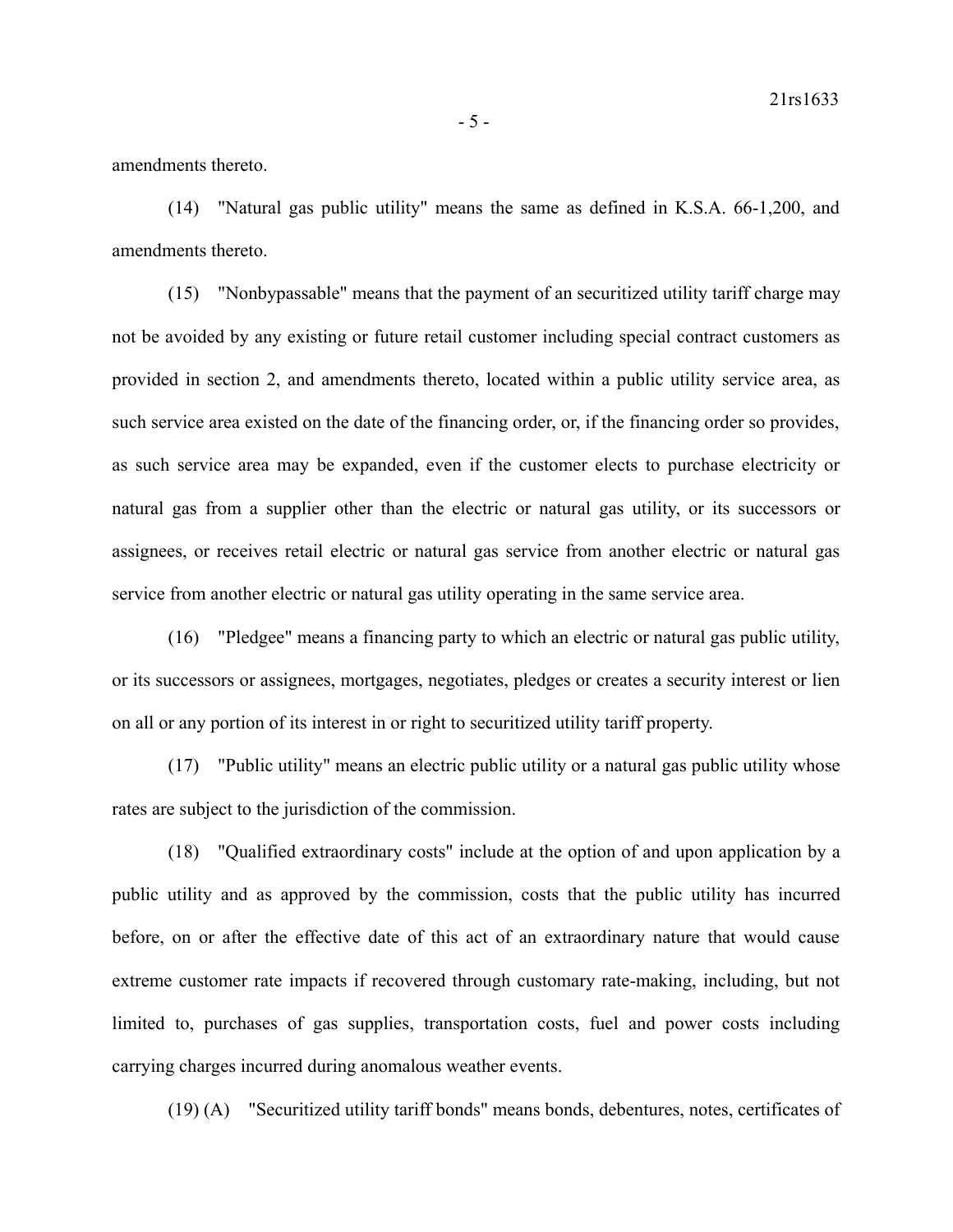participation, certificates of beneficial interest, certificates of ownership or other evidences of indebtedness or ownership that have a scheduled maturity date as determined reasonable by the commission, but not later than 32 years from the issue date, that are issued by an:

(i) Electric public utility or an assignee pursuant to a financing order, the proceeds of which are used directly or indirectly to recover, finance or refinance commission-approved energy transition costs and financing costs, and that are secured by or payable from securitized utility tariff property; or

(ii) electric or natural gas public utility or assignee pursuant to a financing order, the proceeds of which are used directly or indirectly to recover, finance or refinance commissionapproved qualified extraordinary costs and financing costs that are secured by or payable from securitized utility tariff property;

(B) If certificates of participation or ownership are issued, references in this section to principal, interest or premium shall be construed to refer to comparable amounts under those certificates.

(20) "Securitized utility tariff charge" means the amounts authorized by the commission to provide a source of revenue solely to repay, finance, or refinance securitized utility tariff bonds and financing costs and that are nonbypassable charges imposed on, and part of all retail customer bills, including bills to special contract customers as provided in section 2, and amendments thereto, collected by an electric or natural gas public utility or its successors or assignees, or a collection agent, in full, separate and apart from the electric or natural gas public utility's base rates. "Securitized utility tariff charges" are paid by all existing or future retail customers receiving electrical or natural gas service from the public utility or its successors or assignees under commission-approved rate schedules or under special contracts, as provided in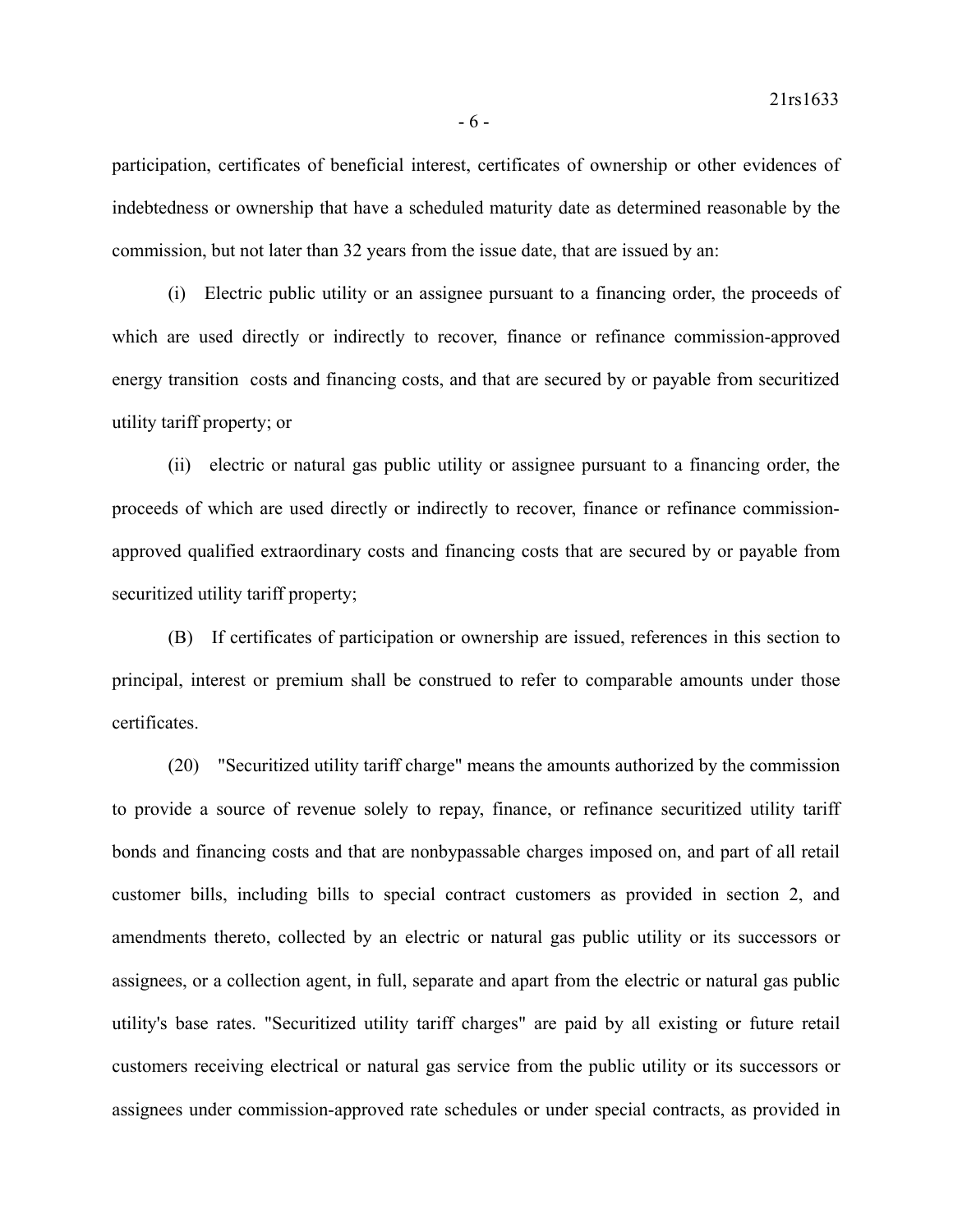section 2, and amendments thereto, even if a retail customer elects to purchase electricity or natural gas from an alternative electricity or natural gas supplier following a fundamental change in regulation of public utilities in this state.

(21) "Securitized utility tariff costs" means either energy transition costs or qualified extraordinary costs.

(22) "Securitized utility tariff property" includes:

(A) All rights and interests of a public utility, its successor or assignee under a financing order, including the right to impose, bill, charge, collect and receive securitized utility tariff charges authorized under the financing order and to obtain periodic adjustments to such charges authorized under this section and as provided in the financing order; and

(B) all revenues, collections, claims, rights to payments, payments, money or proceeds arising from the rights and interests specified in the financing order, regardless of whether such revenues, collections, claims, rights to payment, payments, money or proceeds are imposed, billed, received, collected or maintained together with or commingled with other revenues, collections, rights to payment, payments, money or proceeds.

(23) "Special contract" means the terms of a contract governing the suppy of electricity that has been approved by the commission that is not included in generally applicable rate schedules.

(24) "Successor" means, with respect to any legal entity, another legal entity that succeeds by operation of law to the rights and obligations of the first legal entity pursuant to any bankruptcy, reorganization, restricting, other insolvency proceeding, merger, acquisition, consolidation or sale or transfer of assets, regardless of the reason such event occurs.

New Sec. 2. (a) An electric public utility, in its sole discretion, may apply to the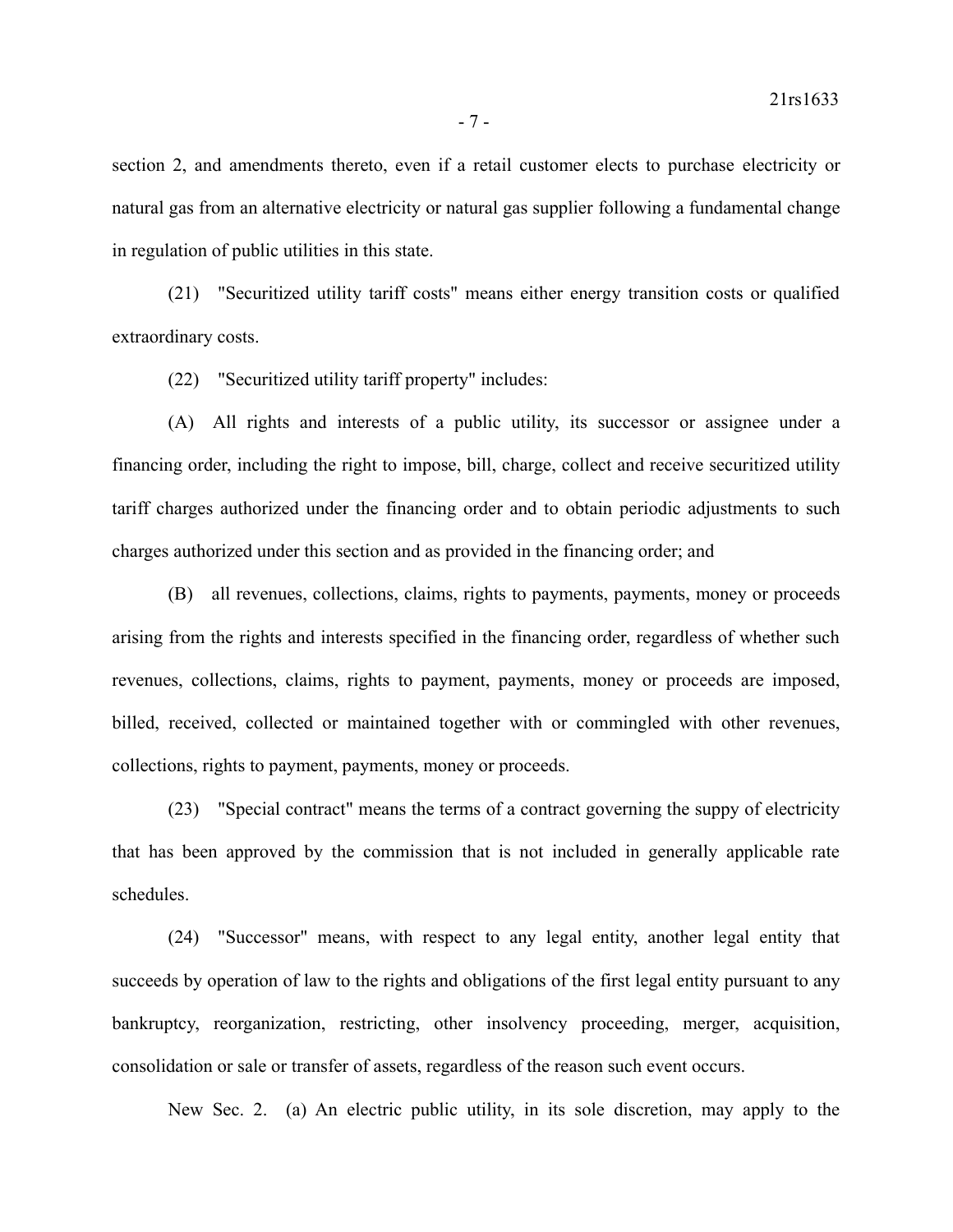commission for a financing order as authorized by this act for the recovery of qualified extraordinary costs.

(1) In applying for the financing order, the electric public utility may file an application to issue securitized utility tariff bonds in one or more series, impose, charge and collect securitized utility tariff charges and create securitized utility tariff property related to the recovery of energy transition costs.

(2) Within 45 days after a complete application is filed, the commission shall establish a procedural schedule that requires the commission to issue a decision on the application not later than 135 days from the date a complete application was filed.

(3) The commission shall take final action to approve, approve subject to conditions the commission considers appropriate and that are authorized by this section or deny any application for a financing order in a final order issued in accordance with the commission's rules for addressing applications within 135 days of receiving a complete application as authorized by this act. Such final order shall be subject to judicial review in accordance with K.S.A. 66-118a through 66-118o, and amendments thereto, and shall be deemed as arising from a rate hearing pursuant to K.S.A. 66-118a(b), and amendments thereto.

(4) As a prerequisite of filing an application, an electric public utility shall have obtained an order from the commission under K.S.A. 66-1239, and amendments thereto, finding retirement or abandonment of the subject generating facility to be reasonable.

(b) A public utility, in its sole discretion, may apply to the commission for a financing order as authorized by this act.

(1) In applying for the financing order, the public utility may file an application to issue securitized utility tariff bonds in one or more series, to impose, charge and collect securitized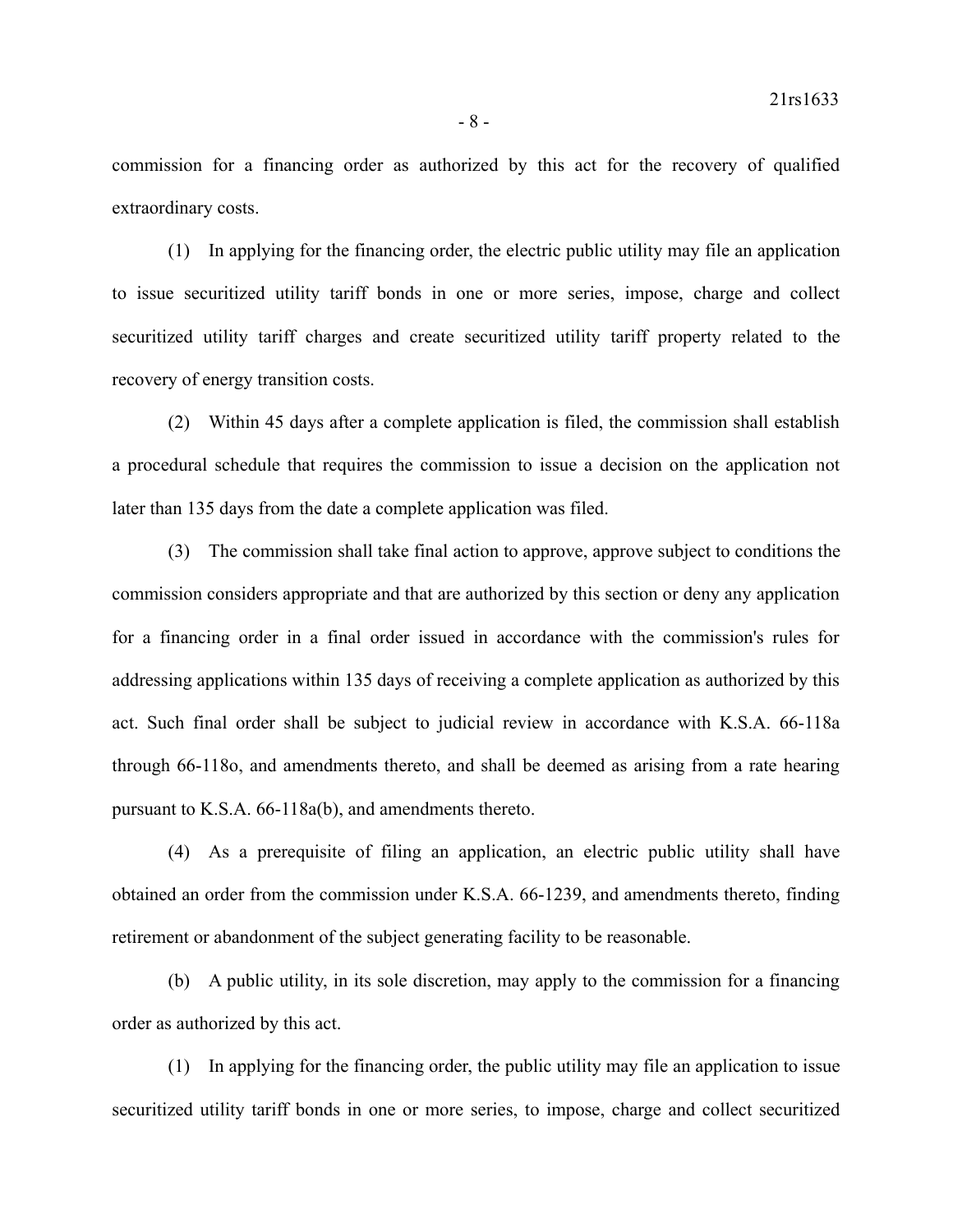utility tariff charges and create securitized utility tariff property related to the recovery of qualified extraordinary costs.

(2) Within 25 days after a complete application is filed, the commission shall establish a procedural schedule that requires the commission to issue a decision on the application not later than 180 days from the date a complete application was filed.

(3) The commission shall take final action to approve, approve subject to conditions the commission considers appropriate and that are authorized by this section or deny any application for the recovery of qualified extraordinary costs and a financing order in a final order issued in accordance with the commission's rules for addressing applications within 180 days of receiving a complete application as authorized by this act. Such final order shall be subject to judicial review in accordance with K.S.A. 66-118a through 66-118o, and amendments thereto, and shall be deemed as arising from a rate hearing pursuant to K.S.A. 66-118a(b), and amendments thereto.

(c) The application shall include:

(1) (A) A description of the electric generating facility or facilities that the electric public utility has retired or abandoned, or proposes to retire or abandon, prior to the date that all undepreciated investment relating thereto has been recovered through rates and the reasons for undertaking such early retirement or abandonment. If the electric public utility is subject to a separate commission order or proceeding relating to such retirement or abandonment or as described in subsection (a)(4), the application shall include a description of the order or other proceeding; or

(B) a description of the qualified extraordinary costs that the public utility proposes to recover and how customary rate-making treatment of such costs would result in extreme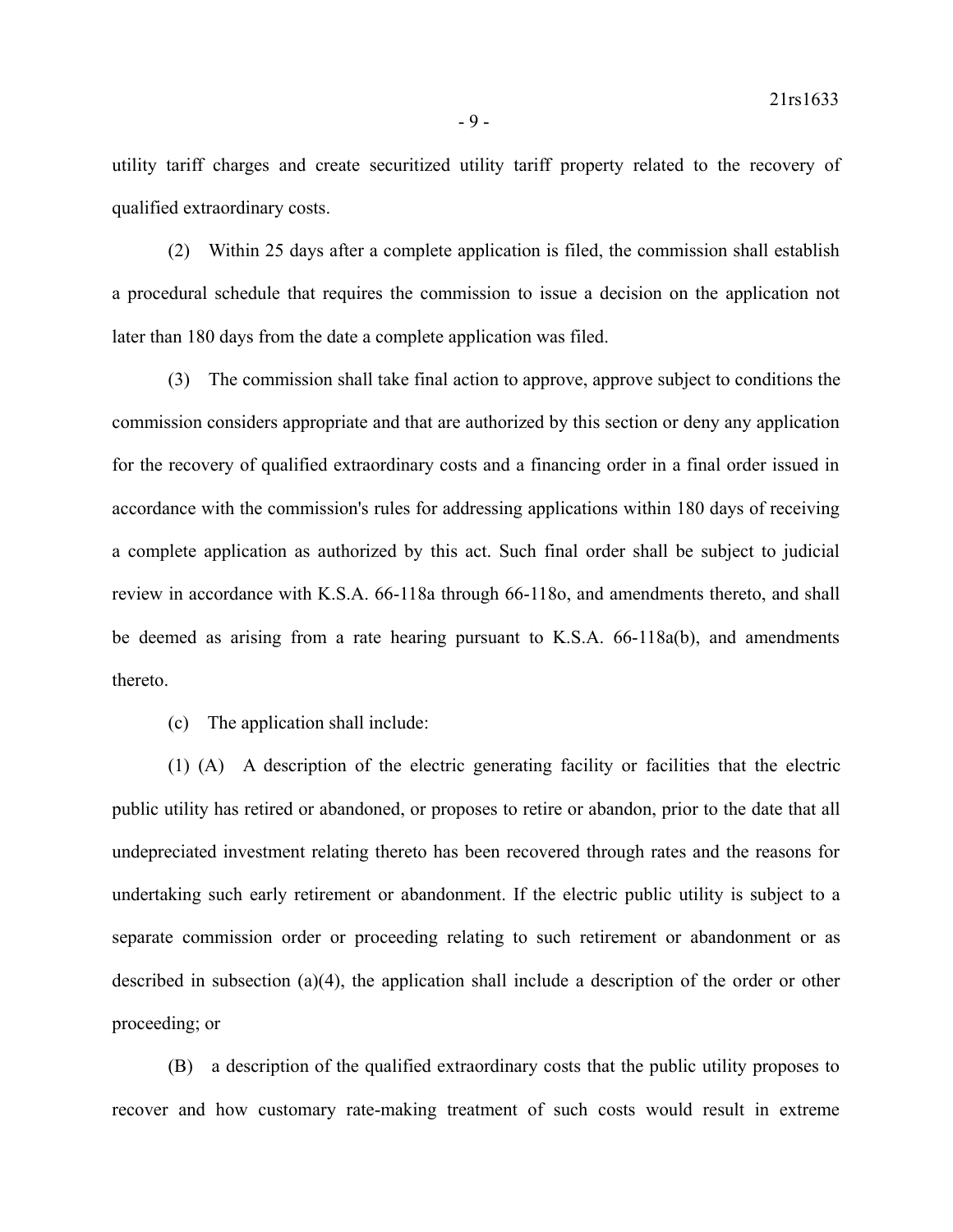customer rate impacts;

(2) a description of the securitized utility tariff costs that the applicant proposes to recover with the proceeds of the securitized utility tariff bonds;

(3) (A) an indicator of whether the public utility proposes to finance all or a portion of the securitized utility tariff costs using securitized utility tariff bonds. If the public utility proposes to finance a portion of the securitized utility tariff costs, the public utility shall identify the specific portion in the application;

(B) by electing not to finance all or any portion of such securitized utility tariff costs using securitized utility tariff bonds, a public utility shall not be deemed to waive its right to recover or request recovery of such costs pursuant to a separate proceeding with the commission;

(4) an estimate of the financing costs related to the securitized utility tariff bonds;

(5) an estimate of the securitized utility tariff charges necessary to recover the securitized utility tariff costs and all financing costs, the period for recovery of such costs and a description of the proposed financing structure, including the proposed scheduled final payment dates and final maturity of the securitized utility tariff bonds;

(6) the proposed methodology for allocating the revenue requirement for the securitized utility tariff charge among customer classes, including special contract customers;

(7) a description of the nonbypassable securitized utility tariff charge required to be paid by all customers within the public utility's service area for recovery of securitized utility tariff costs and a proposed adjustment mechanism reflecting the allocation methodology referred to in paragraph (6);

(8) an estimate of the timing of the potential issuance of the securitized utility tariff bonds, or series of bonds;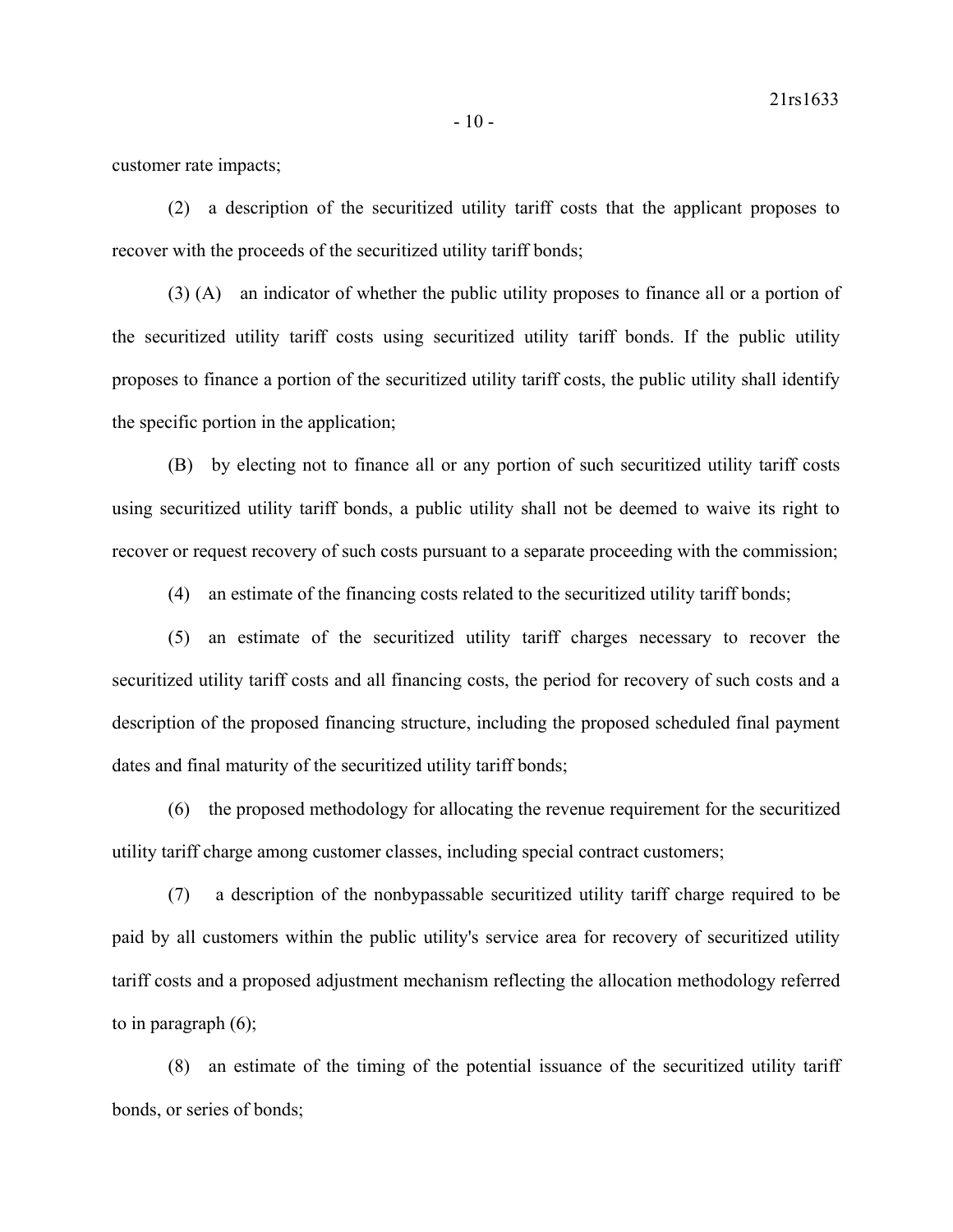(9) (A) in an application relating to energy transition costs, a comparison between the net present value of the costs to customers that are estimated to result from the issuance of securitized utility tariff bonds and the costs that would result from the application of the traditional method of financing and recovering the undepreciated investment of facilities that may become energy transition costs from customers. The comparison shall demonstrate that the issuance of securitized utility tariff bonds and the imposition of securitized utility tariff charges are expected to provide net quantifiable rate benefits to customers or that would avoid or mitigate rate impacts to customers;

(B) in an application relating to qualified extraordinary costs, a comparison between the net present value of the costs to customers that are estimated to result from the issuance of securitized utility tariff bonds and the costs that would result from the application of traditional methods of financing and recovery of such qualified extraordinary costs. The comparison shall demonstrate the issuance securitized utility tariff bonds and the imposition of securitized utility tariff charges that are expected to provide net quantifiable rate benefits to customers or that would avoid or mitigate rate impacts to customers;

(10) (A) specify a future rate-making process to reconcile any difference between the securitized utility tariff costs financed by securitized utility tariff bonds and the final securitized utility tariff costs incurred by the public utility or the assignee;

(B) the reconciliation may affect the public utility's rates or any rider but shall not affect the securitized utility tariff bonds the securitized utility tariff property or the associated securitized utility tariff charges paid by customers; and

- (11) direct testimony and schedules supporting the application.
- (d) Following notice and hearing on an application for a financing order, as required by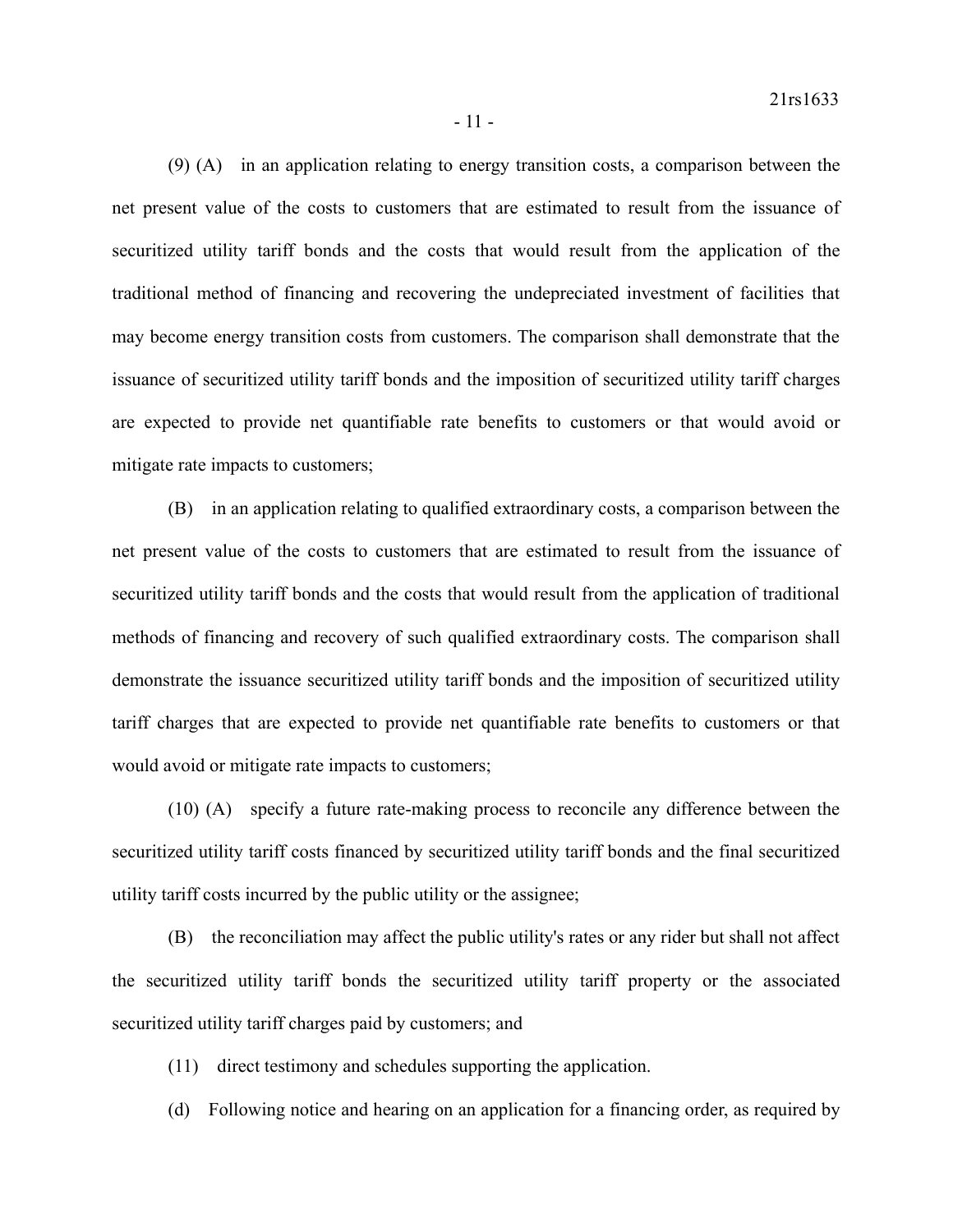rules and regulations adopted by the commission, the commission may issue a financing order if the commission finds that the:

(1) Securitized utility tariff costs described in the application are just and reasonable; and

(2) proposed issuance of securitized utility tariff bonds and the imposition and collection of securitized utility tariff charges are expected to provide net quantifiable rate benefits to customers when compared to the costs that would result from the application of the traditional method of financing and recovering the securitized utility tariff costs with respect to energy transition costs or that would avoid or mitigate rate impacts to customers.

(e) A financing order issued by the commission in response to an application filed by an public utility, pursuant to this section, shall include the following elements:

(1) The amount of securitized utility tariff costs to be financed using securitized utility tariff bonds. The commission shall describe and estimate the amount of financing costs and securitized utility tariff costs that may be recovered through securitized utility tariff charges and specify the period over which securitized utility tariff costs and financing costs may be recovered, that shall be no earlier than the date of the final legal maturity of securitized utility tariff bonds to be issued;

(2) (A) an approved customer billing mechanism for securitized utility tariff charges, including a specific methodology for allocating the necessary securitized utility tariff charges among the different customer classes including special contract customers and a finding that the resulting securitized utility tariff charges will be just and reasonable; provided, however, that the amount of securitized utility tariff charges allocated to special contract customers in connection with the securitization of energy transition costs shall not exceed the benefits from the retirement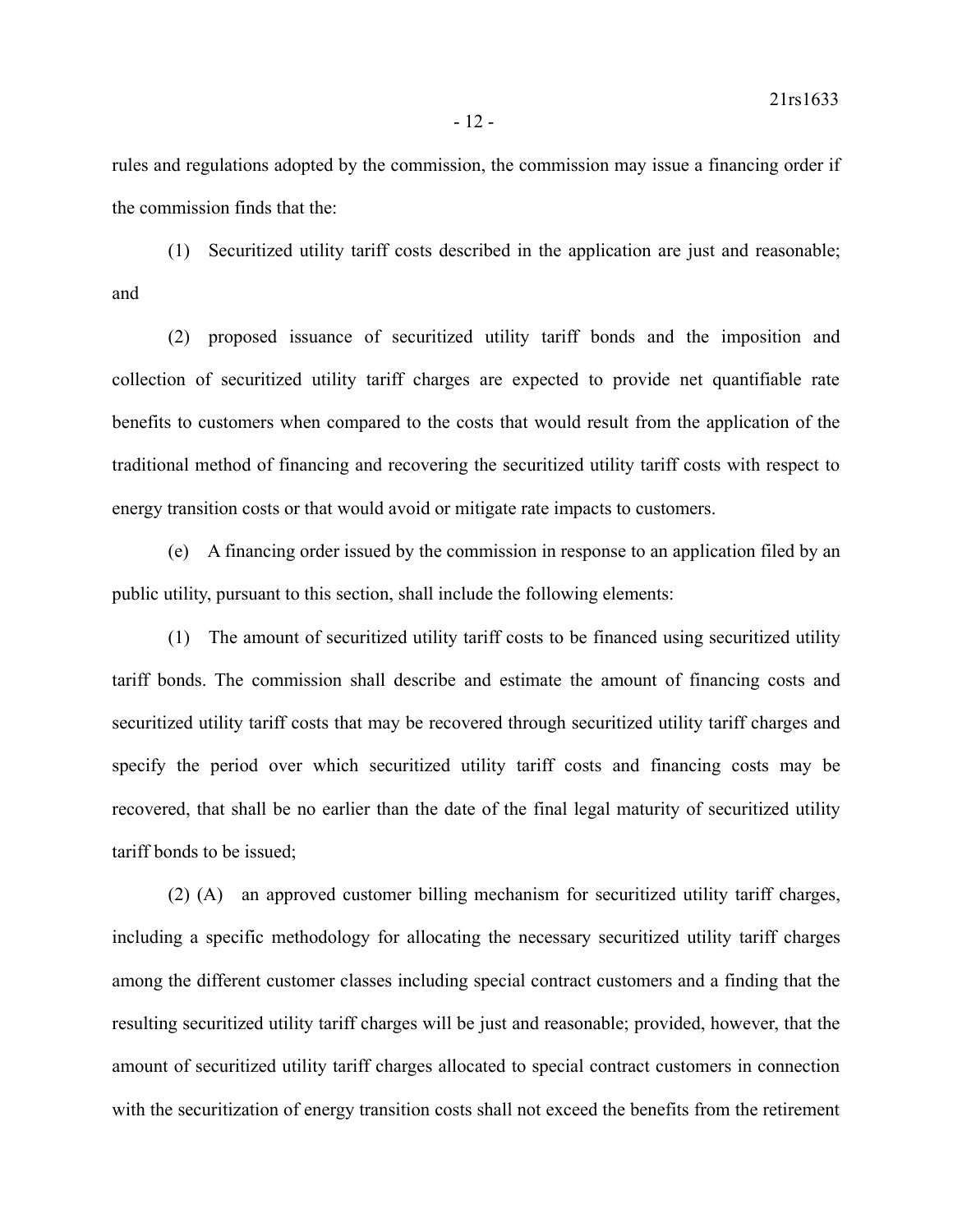or abandonment of the subject electric utility generating assets that are assigned or allocated to special contract customers. To effectuate this provision, any charges allocated to special contract customers as a result of a financing order regarding a retirement or abandonment must be offset by a reduction in charges of at least the same or greater amount. The initial allocation of securitized utility tariff charges shall remain in effect until the public utility files a general base rate proceeding; and

(B) Once the commission's order regarding the general base rate proceeding becomes final, all subsequent applications of an adjustment mechanism regarding securitized utility tariff charges shall incorporate changes in the allocation of costs to customers as detailed in the commission's order from the public utility's most recent general base rate proceeding.

(3) a finding that the proposed issuance of securitized utility tariff bonds and the imposition and collection of a securitized utility tariff charge are expected to provide net quantifiable rate benefits to customers as compared to the traditional methods of financing and recovering securitized utility tariff costs from customers or that would avoid or mitigate rate impacts to customers;

(4) an approved plan for the public utility, by means other than on the monthly bill, to provide information regarding the benefits of securitization obtained for customers through the financing order;

(5) a finding that the structuring, pricing and financing costs of the securitized utility tariff bonds are expected to result in the lowest securitized utility tariff charges, consistent with market conditions at the time the securitized utility tariff bonds are priced and the terms of the financing order;

(6) a requirement that, for so long as the securitized utility tariff bonds are outstanding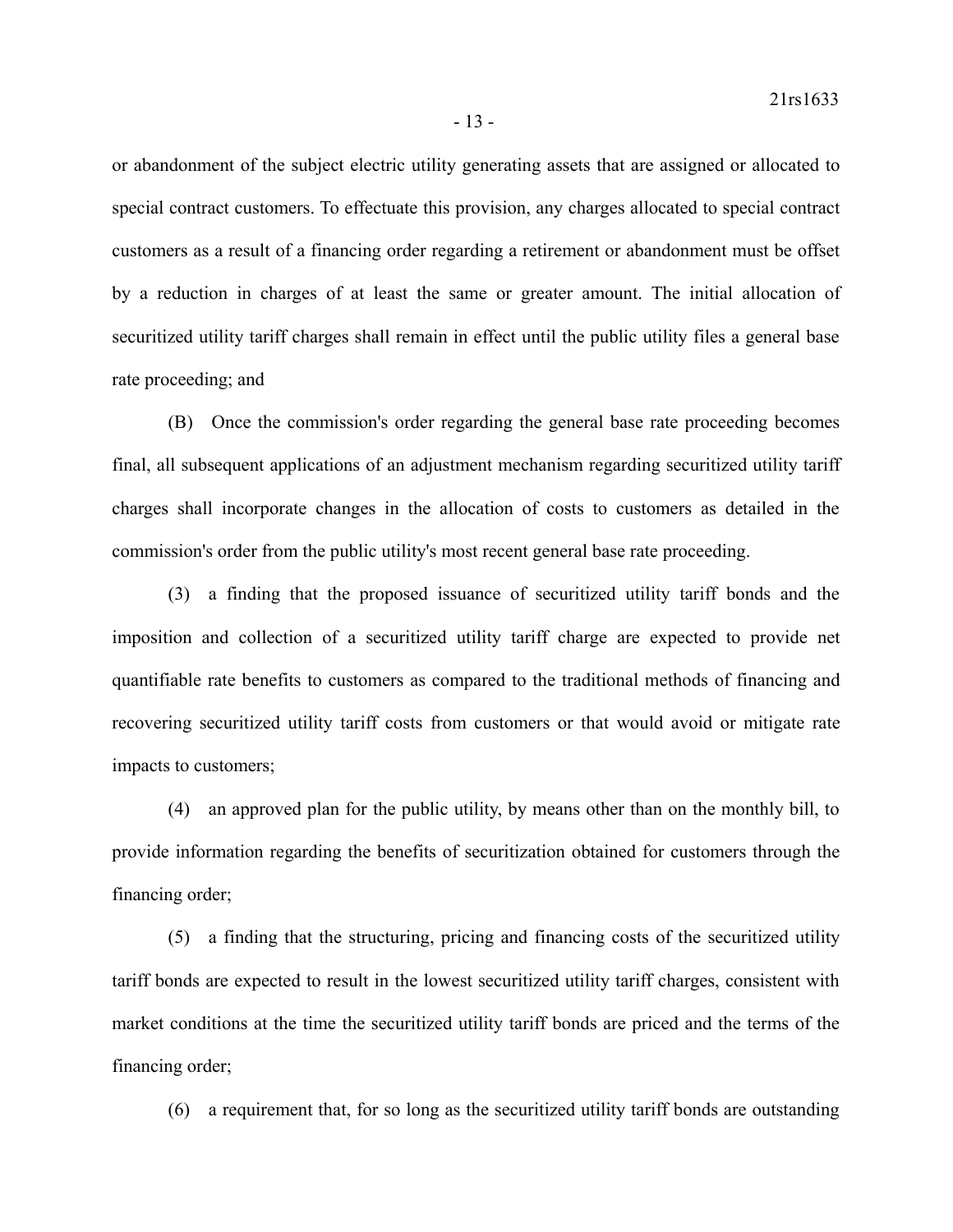and until all financing costs have been paid in full, the imposition and collection of securitized utility tariff charges authorized under a financing order shall be nonbypassable;

(7) an adjustment mechanism;

(8) a description of the securitized utility tariff property that is, or shall be, created in favor of a public utility, or its successors and assignees, and that shall be used to pay and secure the payment of securitized utility tariff bonds and all financing costs authorized in the financing order;

(9) a statement specifying the degree of flexibility to be afforded to the public utility in establishing the terms and conditions of the securitized utility tariff bonds, including, but not limited to, repayment schedules, expected interest rates and other financing costs;

(10) authorization for the applicant public utility to finance securitized utility tariff costs through the issuance of one or more series of securitized utility tariff bonds;

(11) a requirement that, after the final terms of an issuance of securitized utility tariff bonds have been established and before the issuance of securitized utility tariff bonds, the public utility determines the resulting initial securitized utility tariff charge is in accordance with the financing order and that such initial securitized utility tariff charge be final and effective upon the issuance of such securitized utility tariff bonds without further commission action so long as the securitized utility tariff charge is consistent with the financing order;

(12) a method of tracing funds collected as securitized utility tariff charges, or other proceeds of securitized utility tariff property, determining that such method shall be deemed the method of tracing such funds and determining the identifiable cash proceeds of any securitized utility tariff property subject to a financing order under applicable law;

(13) a statement specifying a future rate-making process to reconcile any differences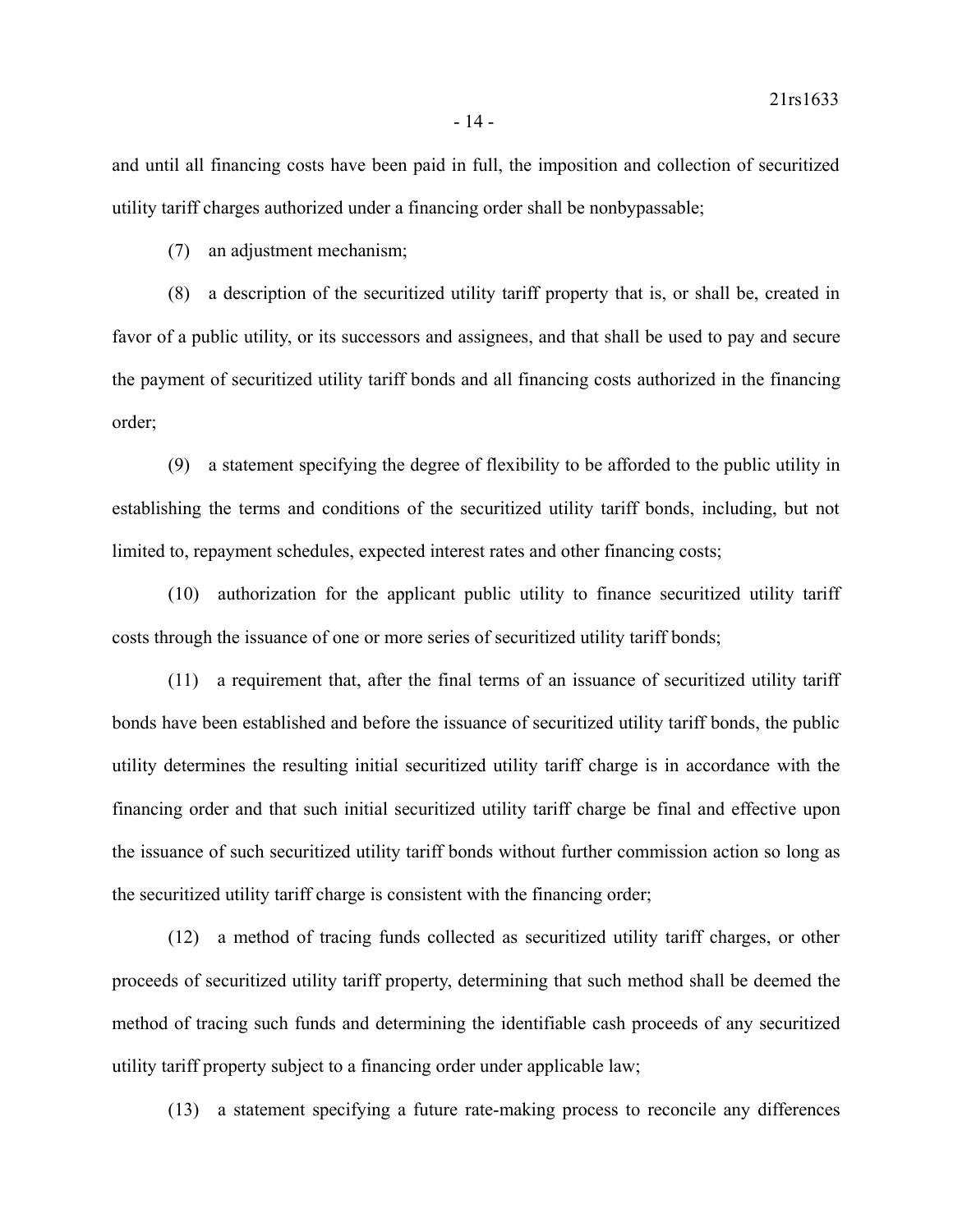between the actual securitized utility tariff costs financed by securitized utility tariff bonds and the final securitized utility tariff costs incurred by the utility or assignee provided that any such reconciliation shall not affect the amount of securitized utility tariff bonds or the associated security tariff charges paid by customers;

(14) a procedure that shall allow the public utility to earn a return, at the cost of capital authorized from time to time by the commission in the public utility's rate proceedings, on any moneys advanced by the public utility to fund reserves, if any, or capital accounts established under the terms of any indenture, ancillary agreement, or other financing documents pertaining to the securitized utility tariff bonds;

(15) in a financing order granting authorization to recover energy transition costs by issuing securitized utility tariff bonds, a procedure for the treatment of accumulated deferred income taxes and excess deferred income taxes in connection with the retired or abandoned, or to be retired or abandoned electric generating facility. The accumulated deferred income taxes, including excess deferred income taxes, shall be excluded from rate base in future rate cases and the net tax benefits relating to amounts that will be recovered through issuance of securitized utility tariff bonds shall be credited to retail customers by reducing the amount of such securitized utility tariff bonds that would otherwise be issued. The customer credit shall include the net present value of the tax benefits, calculated using a discount rate equal to the expected interest rate of the securitized utility tariff bonds, for the estimated accumulated and excess deferred income taxes at the time of securitization including timing differences created by the issuance of securitized utility tariff bonds amortized over the period of the bonds multiplied by the expected interest rate on such securitized utility tariff bonds;

(16) in the case of securitized utility tariff bonds issued to recover energy transition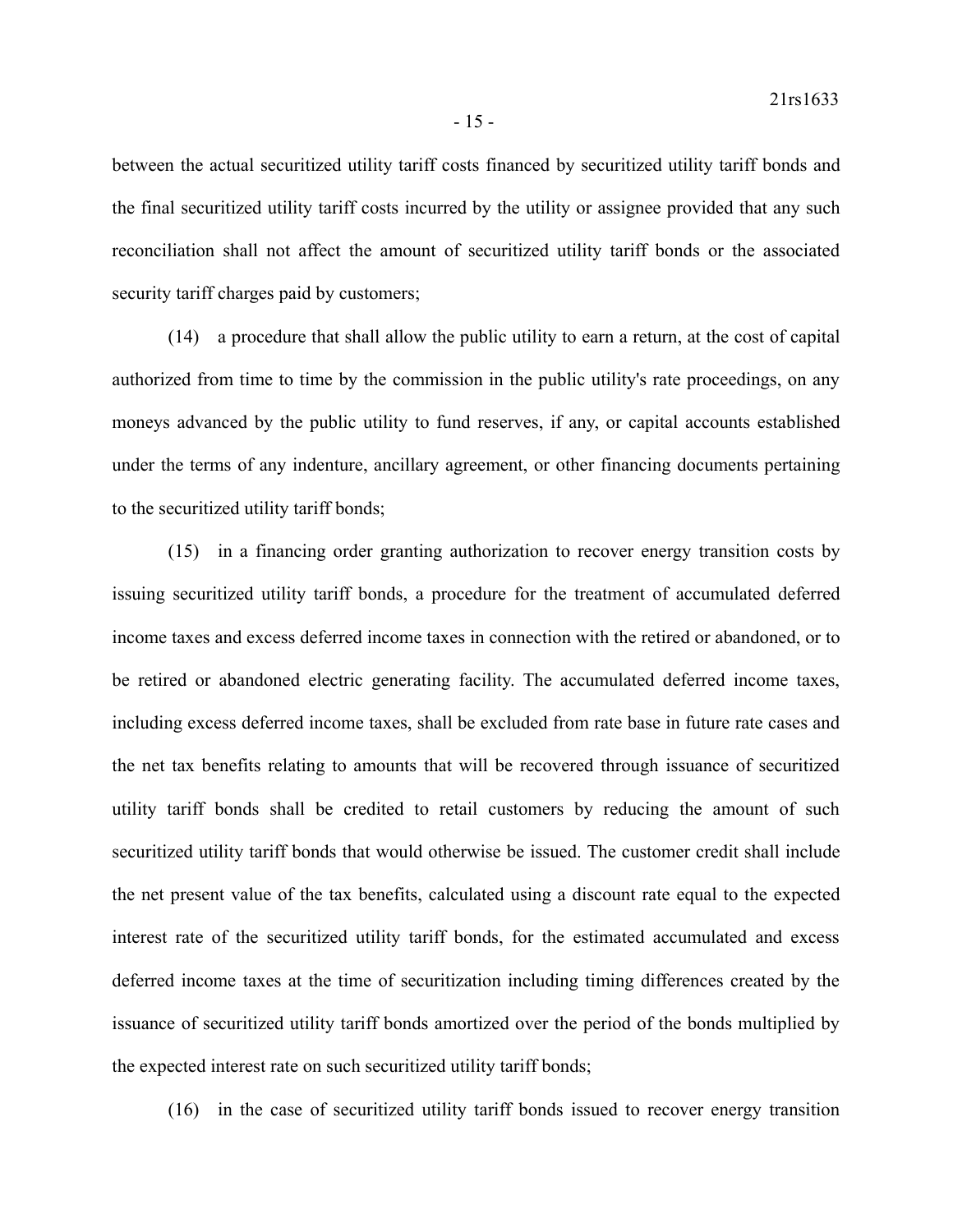costs, provisions that specify the timing of rate-making and regulatory accounting actions required by the financing order to protect the interests of customers and the electric public utility, which shall be limited to the following requirements that, to the extent that the commission:

(A) Has issued an order granting predetermination under K.S.A. 66-1239, and amendments thereto, prescribing rate-making parameters or regulatory accounting for retirement or abandonment of the subject electric public utility generating assets, the electric public utility shall be permitted to implement and effectuate such rate-making parameters or regulatory accounting mechanisms; and

(B) has not issued an order granting predetermination under K.S.A. 66-1239,, and amendments thereto, prescribing rate-making parameters or regulatory accounting to credit customers with the benefits from retirement of the subject electric public utility generating assets, then the commission shall address such matters in the financing order and customers shall receive the benefits as determined by commission order simultaneously with the inception of the collection of securitized utility tariff charges.

(17) an outside date that shall not be earlier than one year after the date that the financing order is no longer subject to appeal, when the authority to issue securitized utility tariff bonds granted in such financing order shall expire; and

(18) any other conditions that the commisson deems appropriate and that are consistent with this section.

(f) A financing order issued to a public utility shall permit and may require the creation of the electric public utility's securitized utility tariff property that is conditioned upon the sale or other transfer of the securitized utility tariff property to an assignee and the pledge of the securitized utility tariff property to secure securitized utility tariff bonds.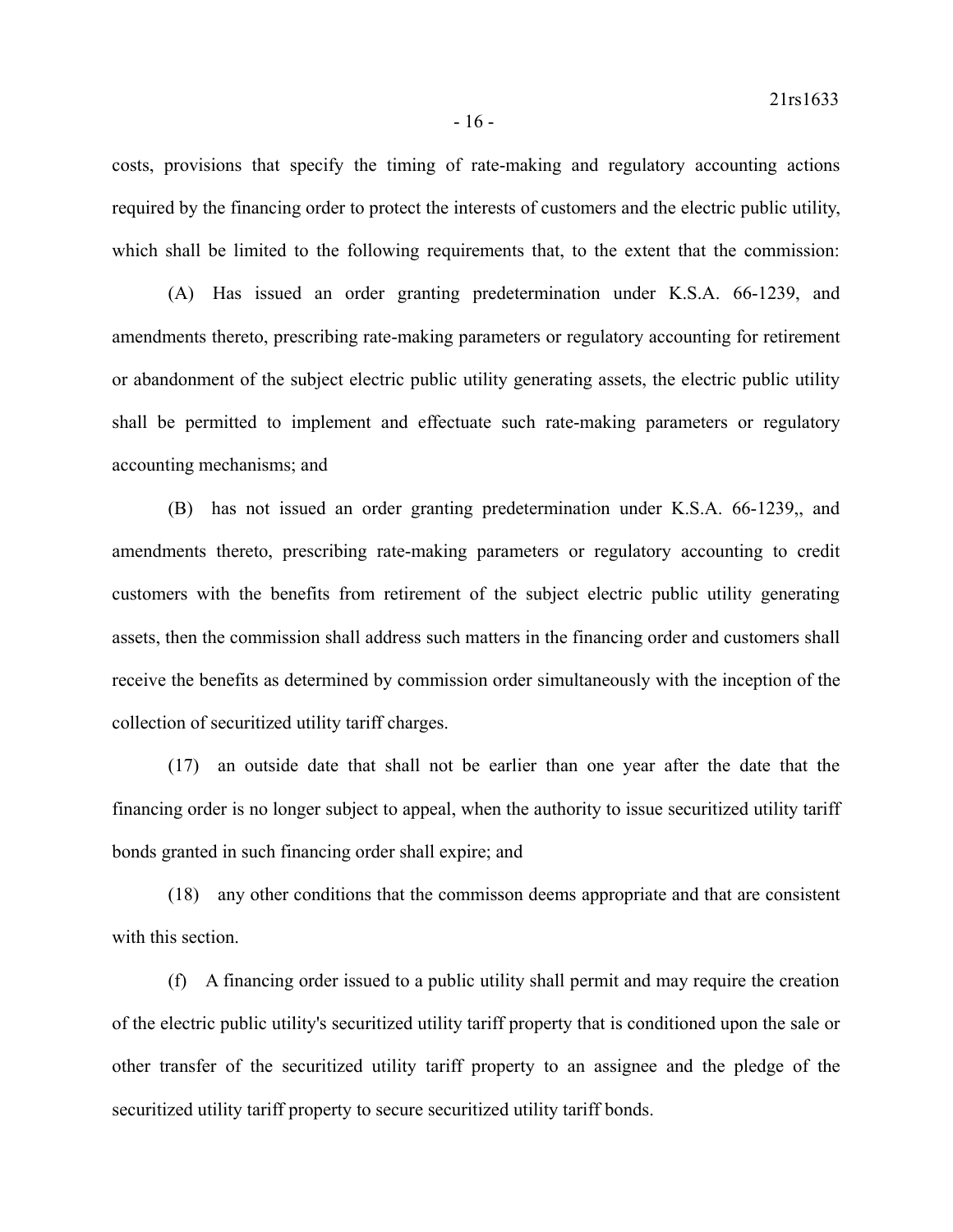(g) If the public utility has been issued a financing order, the public utility shall file with the commission, at least annually, an application or letter applying the adjustment mechanism based on estimates of consumption for each rate class and other mathematical factors and requesting administrative approval to make the applicable adjustments. The commission's review of the filing shall be limited to determining if any mathematical or clerical errors are present in the application of the adjustment mechanism relating to the appropriate amount of any over-collection or under-collection of securitized utility tariff charges and the amount of an adjustment. The adjustments shall ensure the recovery of revenue is sufficient to provide for the payment of principal, interest, acquisition, defeasance, financing costs or redemption premium and other fees, costs, and charges with respect to the securitized utility tariff bonds approved under the financing order. Within 30 days after receiving a public utility's application or letter pursuant to this paragraph, the commission shall either approve the application or letter or inform the public utility of any mathematical or clerical errors present in its calculation. If the commission informs the public utility of the presence of mathematical or clerical errors in its calculation, the public utility may correct its error and refile its request. The time frames previously described in this paragraph shall apply to a refiled request.

(h) (1) Upon the transfer of the securitized utility tariff property to an assignee or the issuance of securitized utility tariff bonds authorized thereby, whichever occurs first, a financing order shall become irrevocable. Except for changes made pursuant to the adjustment mechanism authorized in this section, the commission shall not amend, modify or terminate the financing order by any subsequent action or reduce, impair, postpone, terminate or otherwise adjust securitized utility tariff charges approved in the financing order.

(2) After the issuance of a financing order, the public utility shall retain sole discretion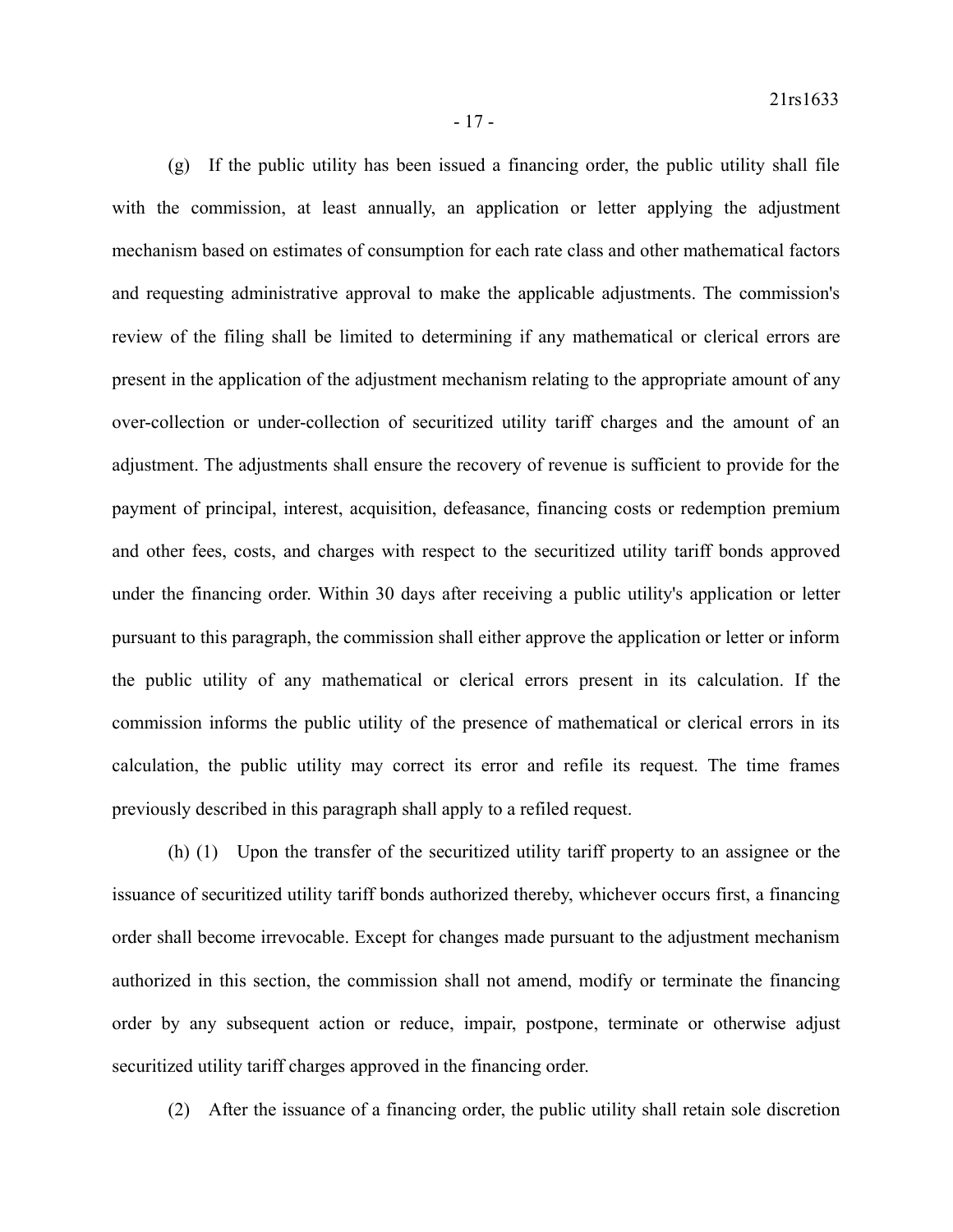regarding the decision to cause securitized utility tariff bonds to be issued.

(3) The commission, in a financing order and subject to the issuance advice letter process under paragraph (4), shall afford the public utility flexibility in establishing the terms and conditions for the securitized utility tariff bonds to accommodate changes in market conditions, including repayment schedules, interest rates, financing costs, collateral requirements, required debt service and other reserves and the ability of the public utility, at its option, to effect a series of issuances of securitized utility tariff bonds and correlated assignments, sales, pledges or other transfers of securitized utility tariff property. Any changes made under this subsection to terms and conditions for the securitized utility tariff bonds shall be in conformance with the financing order.

(4) As the actual structure and pricing of the securitized utility tariff bonds will be unknown at the time the financing order is issued, the public utility that intends to cause the issuance of such bonds shall provide to the commission, prior to the issuance of each series of bonds, an issuance advice letter following the determination of the final terms of such series of bonds no later than one day after the pricing of the securitized utility tariff bonds. The commission shall have the authority to designate a representative from commission staff, who may be advised by a financial adviser contracted with the commission, to observe all facets of the process undertaken by the public utility to place the securitized utility tariff bonds to market so the commission's representative can be prepared, if requested, to provide the commission with an opinion on the reasonableness of the pricing, terms and conditions of the securitized utility tariff bonds on an expedited basis. The form of such issuance advice letter shall be included in the financing order and shall indicate the final structure of the securitized utility tariff bonds and provide the best available estimate of total ongoing financing costs. The issuance advice letter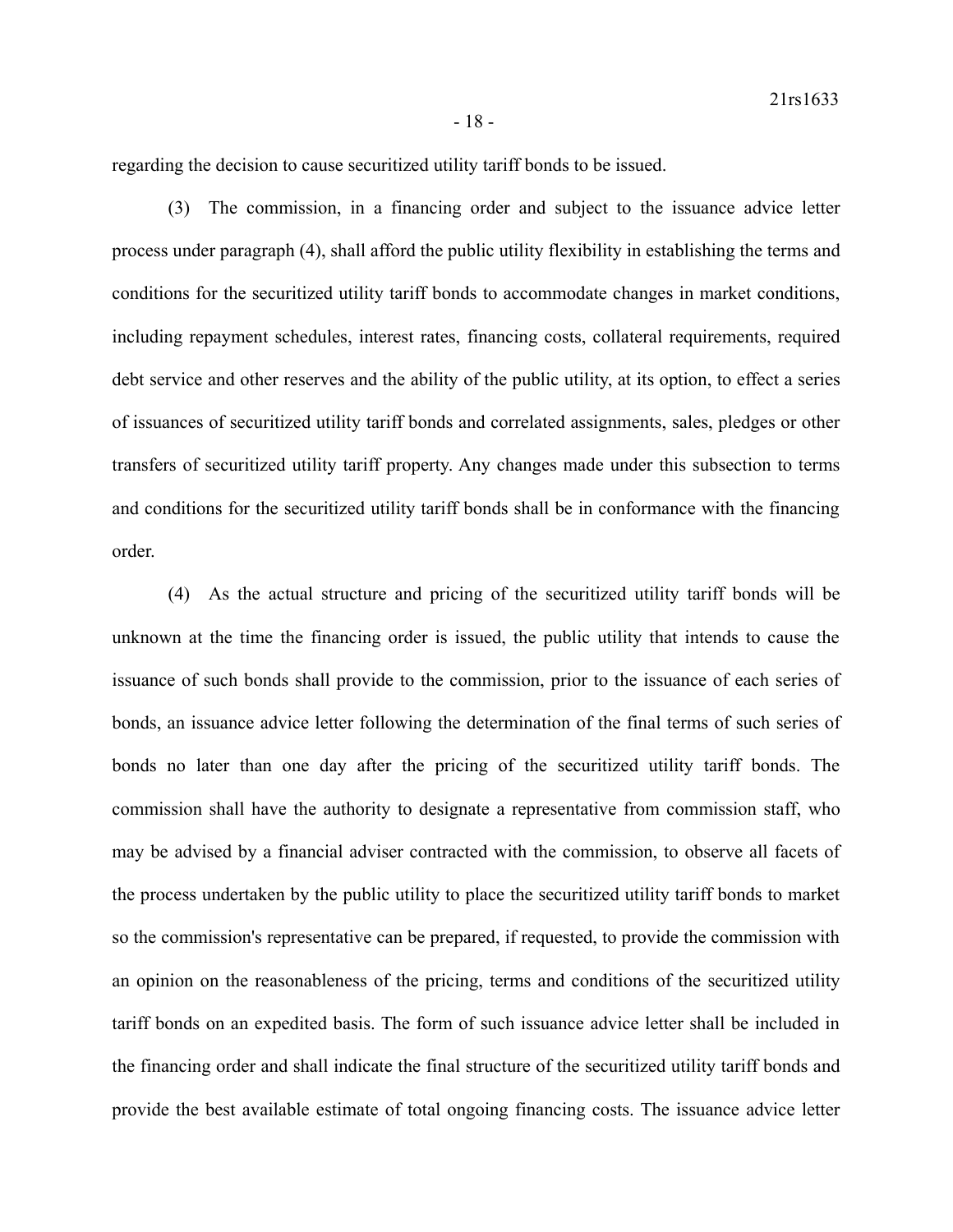shall report the initial securitized utility tariff charges and other information specific to the securitized utility tariff bonds to be issued, as the commission may require. Unless an earlier date is specified in the financing order, the public utility may proceed with the issuance of the securitized utility tariff bonds unless, prior to noon on the fourth business day after the commission receives the issuance advice letter, the commission issues a disapproval letter directing that the bonds as proposed shall not be issued and the basis for that disapproval. The financing order may provide such additional provisions relating to the issuance advice letter process as the commission considers appropriate and as are authorized by this section.

(5) In performing the responsibilities of this section, the commission may engage a financial adviser and counsel as the commissions deems necessary. All expenses associated with such services shall be included as part of the financing costs of the securitized utility tariff bonds and shall be included in the securitized utility tariff charge.

(6) If a public utility's application for a financing order is denied or withdrawn, or for any reason securitized utility tariff bonds are not issued, any costs of retaining a financial adviser and counsel on behalf of the commission shall be paid by the applicant public utility and shall be eligible for full recovery by the public utility, including carrying costs, in the public utility's future rates.

(7) An adversely affected party may petition for judicial review of a financing order in accordance with K.S.A. 66-118a and 77-607, and amendments thereto.

(i) At the request of an electric public utility, the commission may commence a proceeding and issue a subsequent financing order that provides for refinancing, retiring or refunding securitized utility tariff bonds issued pursuant to the original financing order if the commission finds that the subsequent financing order satisfies all of the criteria specified in this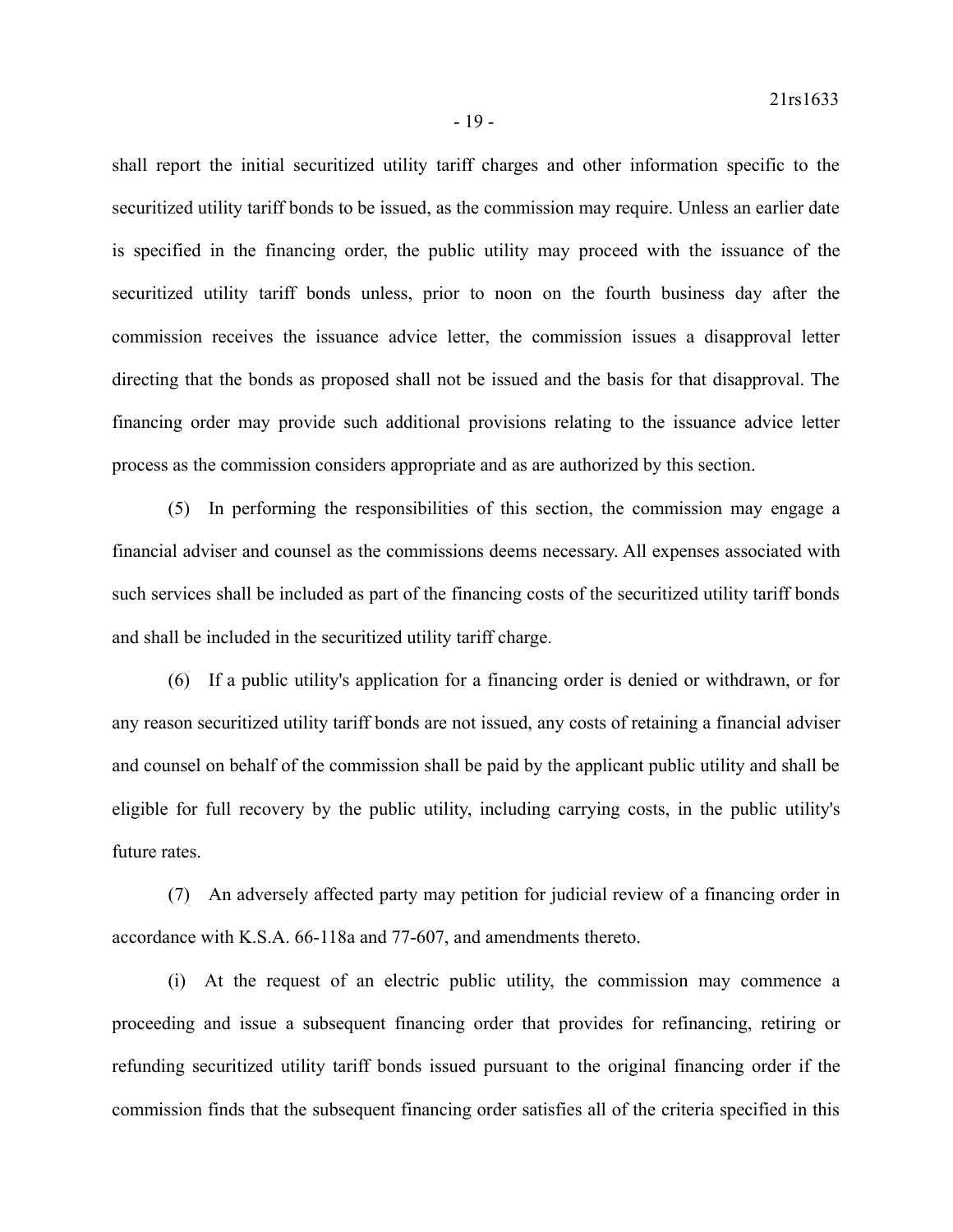section for a financing order. Effective upon retirement of the refunded securitized utility tariff bonds and the issuance of new securitized utility tariff bonds, the commission shall adjust the related securitized utility tariff charges accordingly.

(j) (1) A financing order remains in effect and securitized utility tariff property under the financing order continues to exist until securitized utility tariff bonds issued pursuant to the financing order have been paid in full or defeased and, in each case, all commission-approved financing costs of such securitized utility tariff bonds have been recovered in full.

(2) A financing order issued to a public utility remains in effect and unabated notwithstanding the reorganization, bankruptcy or other insolvency proceedings, merger or sale of the electric public utility or its successors or assignees.

New Sec. 3. (a) The commission shall not, in exercising its powers and carrying out its duties regarding any matter within its authority, consider the:

(1) Securitized utility tariff bonds issued pursuant to a financing order to be the debt of the public utility other than for federal and state income tax purposes;

(2) securitized utility tariff charges paid under the financing order to be the revenue of the public utility for any purpose; or

(3) securitized utility tariff costs or financing costs specified in the financing order to be the costs of the public utility.

(b) The commission shall not determine any action taken by an public utility that is consistent with the financing order to be unjust or unreasonable, and K.S.A. 66-1a01, and amendments thereto, shall not apply to the issuance of securitized utility tariff bonds.

(c) No public utility shall be required to file an application for a financing order under this section or otherwise utilize this section. The commission shall not order or otherwise directly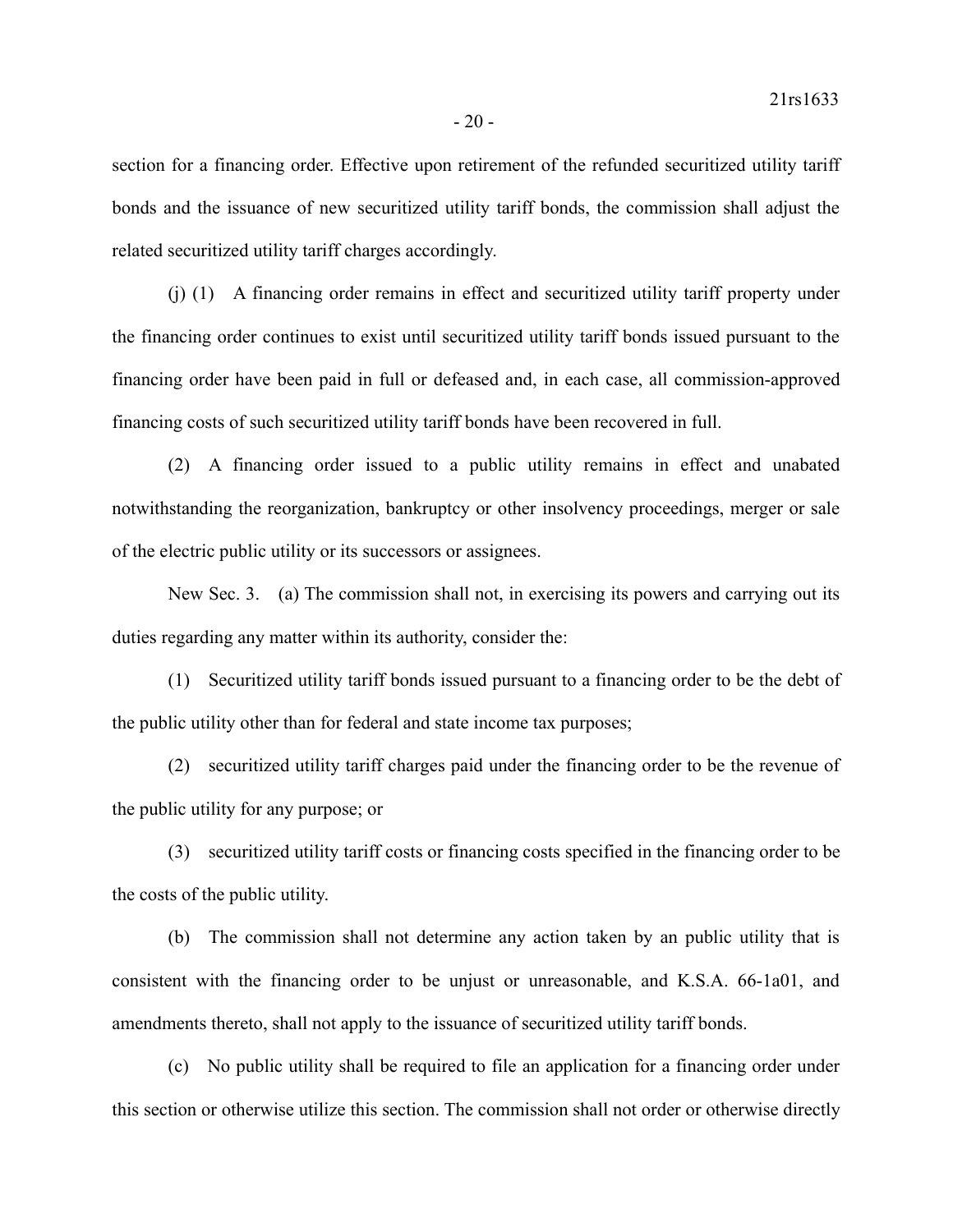or indirectly require a public utility to use securitized utility tariff bonds to recover securitized utility tariff costs or to finance any project, addition, plant, facility, extension, capital improvement, equipment or any other expenditure. After the issuance of a financing order, the public utility shall retain sole discretion regarding the decision to cause the securitized utility tariff bonds to be issued, including the right to defer or postpone such sale, assignment, transfer or issuance. Nothing shall prevent the public utility from abandoning the issuance of securitized utility tariff bonds under the financing order by filing with the commission a statement of abandonment and the reasons therefor.

(d) Securitized utility tariff bonds authorized under the utility financing and securitization act shall not be subject to K.S.A. 66-125, and amendments thereto.

(e) The commission shall not refuse to allow a public utility to recover securitized utility tariff costs in an otherwise permissible fashion, or refuse or condition authorization or approval of the issuance and sale by a public utility of securities or the assumption by the utility of liabilities or obligations, solely because of the potential availability of securitized utility tariff bond financing.

(f) The commission shall not, directly or indirectly, utilize or consider the debt reflected by the securitized utility tariff bonds in establishing the public utility's capital structure used to determine any regulatory matter, including, but not limited to, the public utility's revenue requirement used to set its rates.

(g) The commission shall not, directly or indirectly, consider the existence of securitized utility tariff bonds or the potential use of securitized utility tariff bond financing in determining the public utility's authorized rate of return used to determine the public utility's revenue requirement used to set its rates.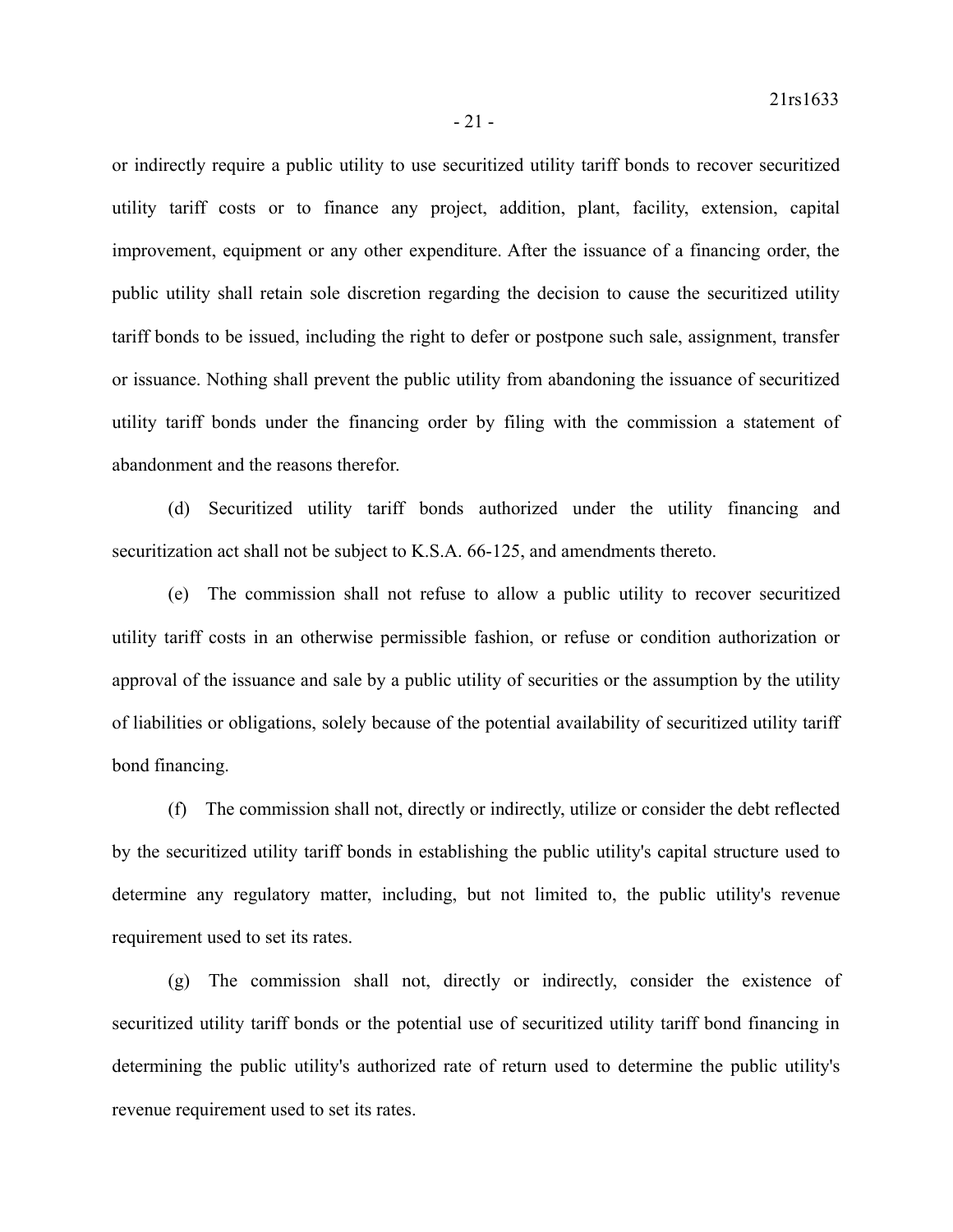New Sec. 4. The bills of a public utility that has obtained a financing order and caused securitized utility tariff bonds to be issued shall comply with the provisions of this section, except the failure of a public utility to comply with this section shall not invalidate, impair or otherwise affect any financing order, securitized utility tariff property, securitized utility tariff charge or securitized utility tariff bond. The public utility shall:

(a) Explicitly reflect that a portion of the charges on such bill represents securitized utility tariff charges approved in a financing order issued to the public utility and, if the securitized utility tariff property has been transferred to an assignee, such bill shall include a statement to the effect that the assignee is the owner of the rights to the securitized utility tariff charges and that the public utility or other entity, if applicable, is acting as a collection agent or servicer for the assignee. The tariff applicable to customer shall indicate the securitized utility tariff charge and the ownership of the charge; and

(b) include the securitized utility tariff charge on each customer's bill as a separate line item and include both the rate and the amount of the charge on each bill.

New Sec. 5. (a) All securitized utility tariff property specified in a financing order constitutes an existing, present intangible property right or interest therein, notwithstanding that the imposition and collection of securitized utility tariff charges depends on the public utility to which the financing order is issued performing its servicing functions relating to the collection of securitized utility tariff charges and on future electricity or natural gas consumption. The property exists:

(1) Regardless of whether revenues or proceeds arising from the property have been billed, have accrued or have been collected; and

(2) notwithstanding the fact that the value or amount of the property is dependent on the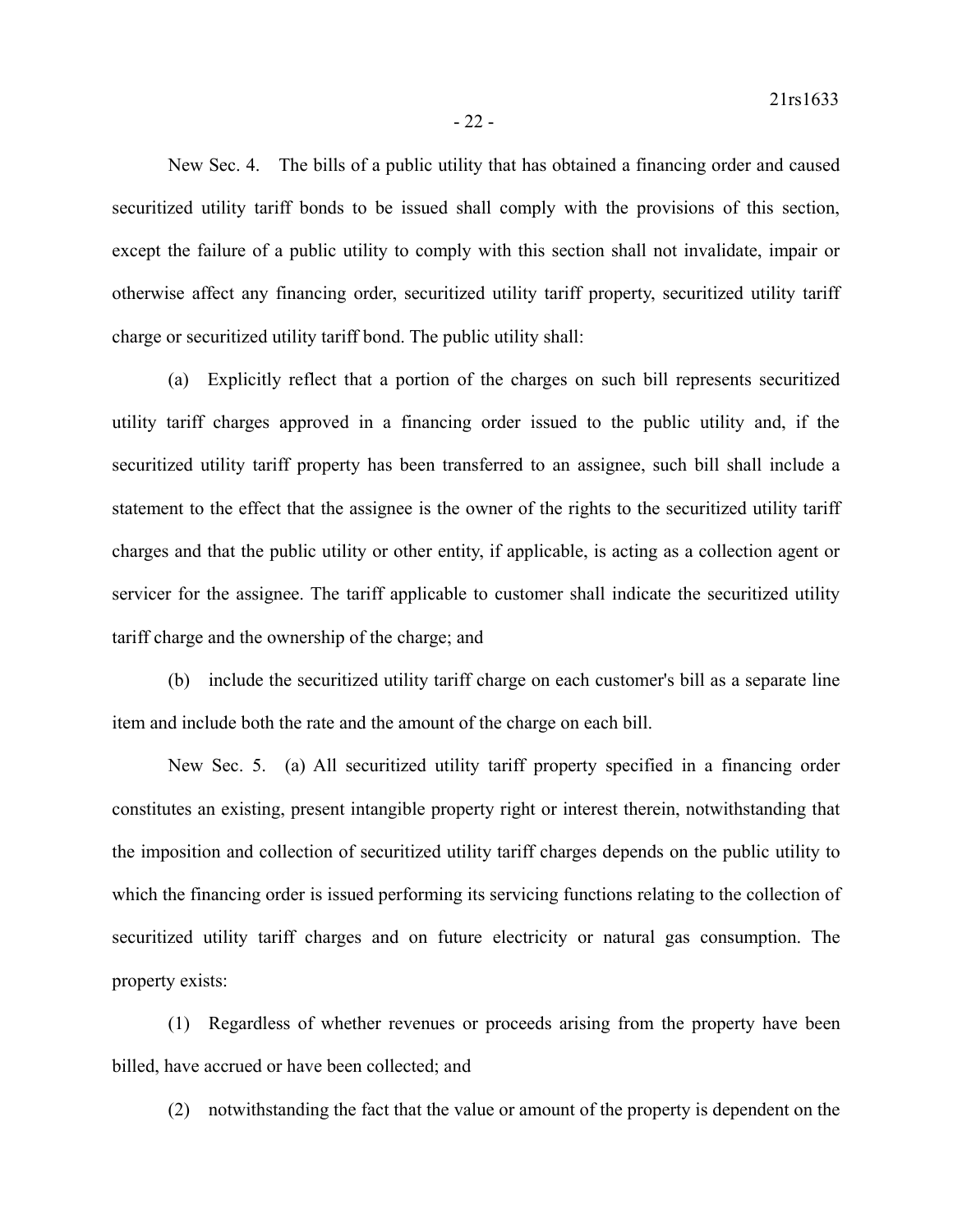future provision of service to customers by the public utility or its successors or assignees and the future consumption of electricity or natural gas by customers.

(b) Securitized utility tariff property specified in a financing order shall exist until securitized utility tariff bonds issued pursuant to the financing order have been paid in full and all financing costs and other costs of such securitized utility tariff bonds have been recovered in full.

(c) All or any portion of securitized utility tariff property specified in a financing order issued to a public utility may be transferred, sold, conveyed or assigned to a successor or assignee that is wholly owned, directly or indirectly, by the public utility and created for the limited purpose of acquiring, owning or administering securitized utility tariff property or issuing securitized utility tariff bonds under the financing order. All or any portion of securitized utility tariff property may be pledged to secure securitized utility tariff bonds issued pursuant to the financing order, amounts payable to financing parties and to counterparties under any ancillary agreements and other financing costs. Any transfer, sale, conveyance, assignment, grant of a security interest in or pledge of securitized utility tariff property by a public utility, or an affiliate of the electric public utility, to an assignee to the extent previously authorized in a financing order shall not require the prior consent and approval of the commission.

(d) If a public utility defaults on any required remittance of securitized utility tariff charges arising from securitized utility tariff property specified in a financing order, a court, upon application by an interested party, and without limiting any other remedies available to the applying party, shall order the sequestration and payment of the revenues arising from the securitized utility tariff property to the financing parties or their assignees. Any such financing order shall remain in full force and effect notwithstanding any reorganization, bankruptcy or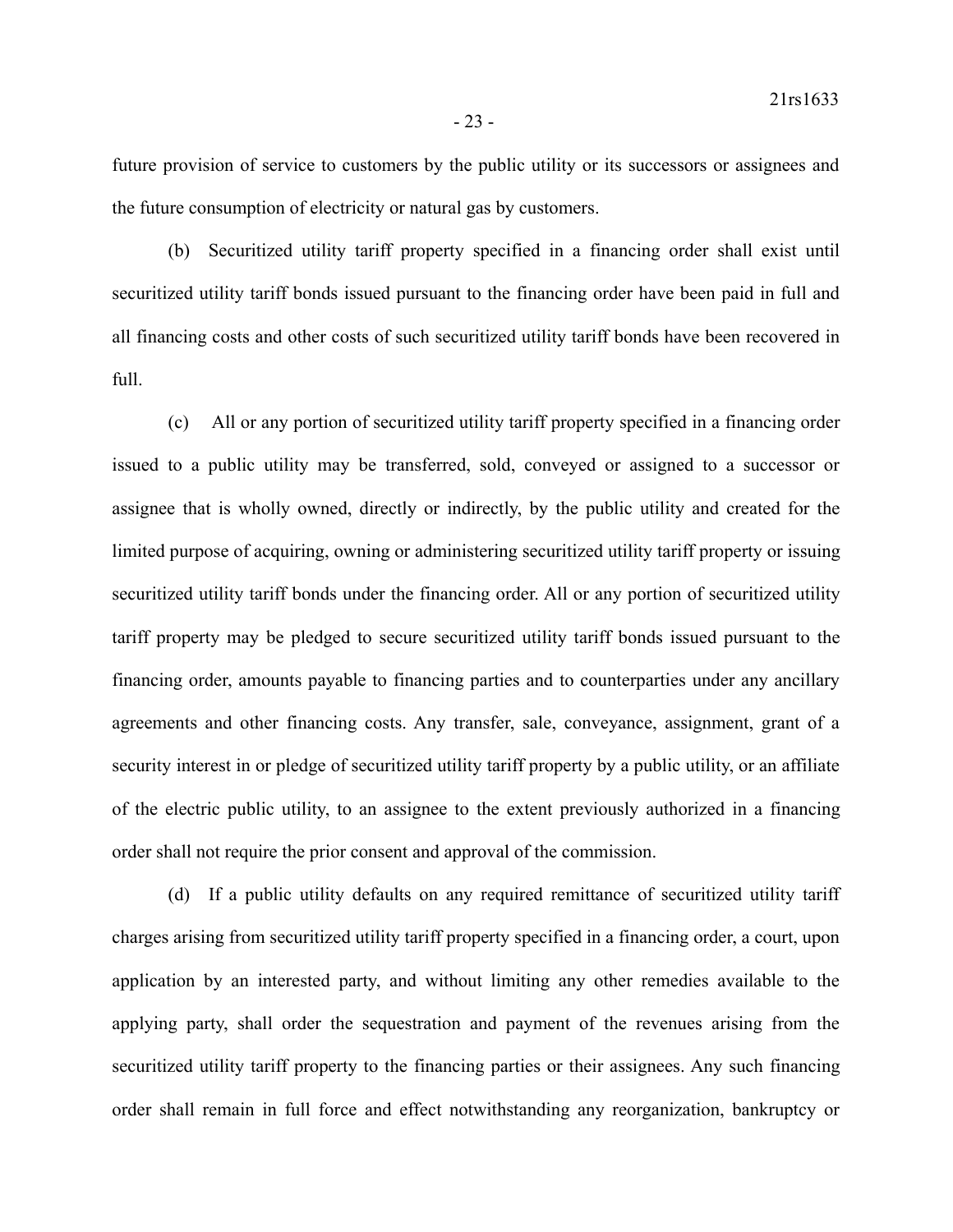other insolvency proceedings with respect to the public utility or its successors or assignees.

(e) The interest of a transferee, purchaser, acquirer, assignee or pledgee in securitized utility tariff property specified in a financing order issued to a public utility, and in the revenue and collections arising from that property, is not subject to setoff, counterclaim, surcharge or defense by the public utility or any other person or in connection with the reorganization, bankruptcy or other insolvency of the public utility or any other entity.

(f) Any successor to a public utility, whether pursuant to any reorganization, bankruptcy or other insolvency proceeding or whether pursuant to any merger or acquisition, sale or other business combination, or transfer by operation of law, as a result of public utility restructuring or otherwise, shall perform and satisfy all obligations of, and have the same rights under a financing order as, the public utility under the financing order in the same manner and to the same extent as the public utility, including collecting and paying to the person entitled to receive the revenues, collections, payments or proceeds of the securitized utility tariff property. Nothing in this section shall be construed to limit or impair any authority of the commission concerning the transfer or succession of interests of public utilities.

(g) Securitized utility tariff bonds shall be nonrecourse to the credit or any assets of the public utility other than the securitized utility tariff property specified in the financing order and any rights under any ancillary agreement.

New Sec. 6. (a) The creation, perfection, priority and enforcement of any security interest in securitized utility tariff property to secure the repayment of the principal and interest and other amounts payable in respect of securitized utility tariff bonds, amounts payable under any ancillary agreement and other financing costs are governed by this section and sections 8 and 9, and amendments thereto, and not by the provisions of the code, except as otherwise provided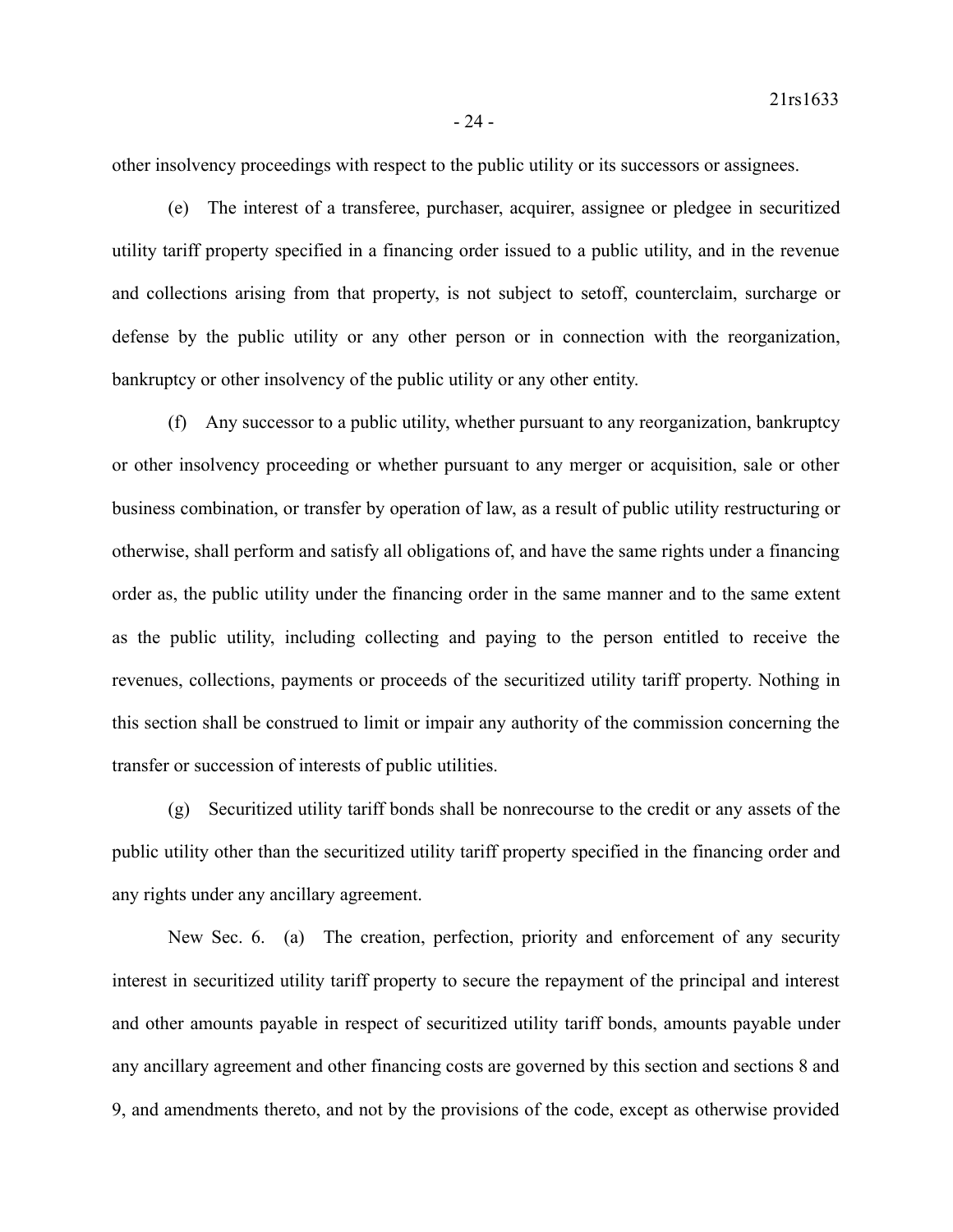in this section and sections 8 and 9, and amendments thereto.

(b) A security interest in securitized utility tariff property is created, valid and binding at the latest of the time:

(1) The financing order is issued;

(2) a security agreement is executed and delivered by the debtor granting such security interest;

(3) the debtor has rights in such securitized utility tariff property or the power to transfer rights in such securitized utility tariff property; or

(4) when value is received for the securitized utility tariff property.

The description of securitized utility tariff property in a security agreement is sufficient if the description refers to this section and the financing order creating the securitized utility tariff property. A security interest shall attach as provided in subsection (b) without physical delivery of collateral or other act.

(c) Upon filing of a financing statement with the office of the secretary of state, as provided in section 9, and amendments thereto, the security interest in securitized utility tariff property shall be perfected against all parties having claims of any kind in tort, contract or otherwise against the person granting the security interest and regardless of whether the parties have notice of the security interest. Without limiting the foregoing, upon such filing, a security interest in the securitized utility tariff property shall be perfected against all claims of lien creditors, and shall have priority over all competing security interests and other claims other than any security interest previously perfected in accordance with this section.

(d) The priority of a security interest in securitized utility tariff property is not affected by the commingling of securitized utility tariff charges with other amounts. A pledgee or secured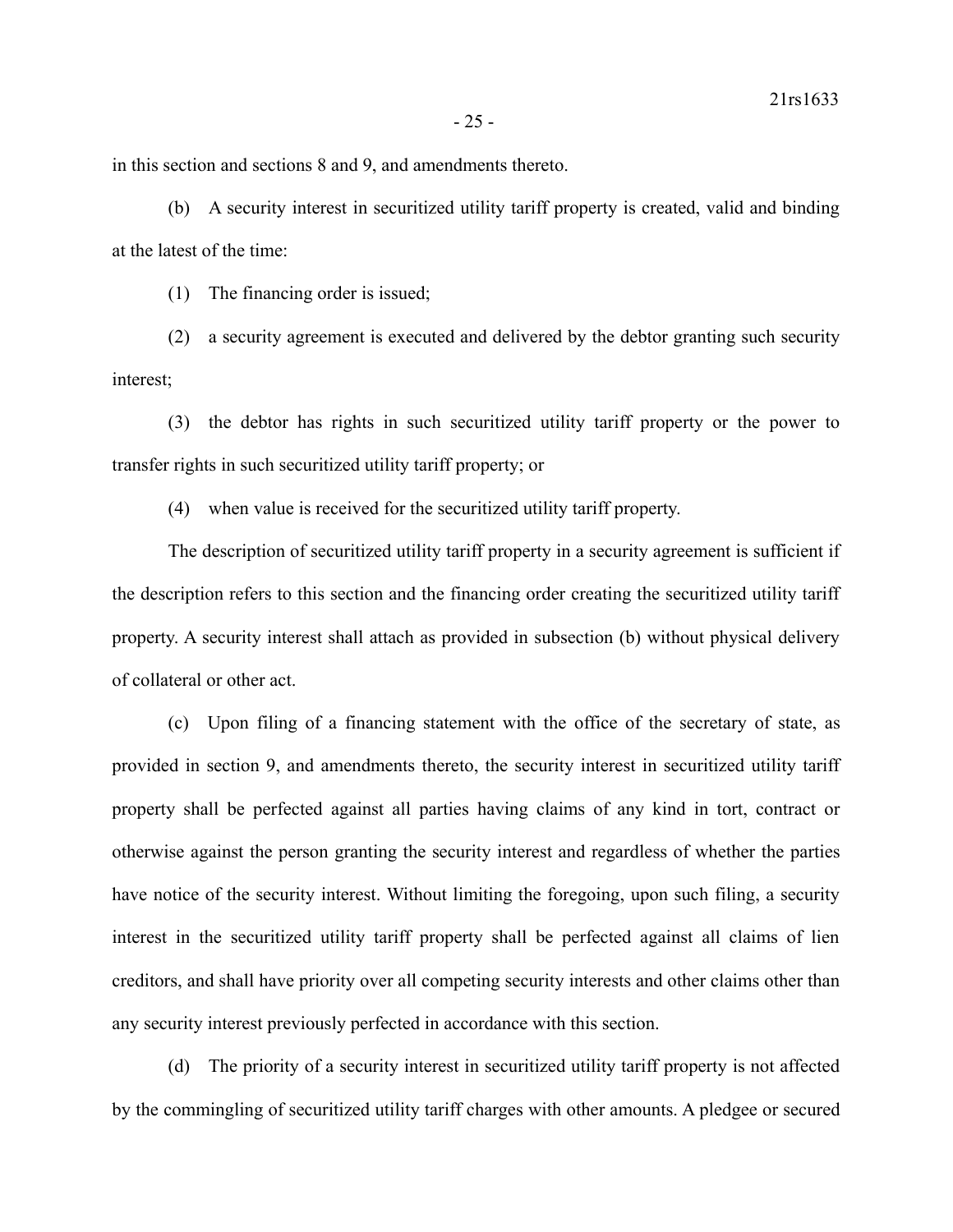party shall have a perfected security interest in the amount of all securitized utility tariff charges that are deposited in any cash or deposit account of the qualifying public utility in which securitized utility tariff charges have been commingled with other funds, and any other security interest that may apply to those funds shall be terminated when they are transferred to a segregated account for the assignee or a financing party.

(e) No application of the adjustment mechanism pursuant to section 2, and amendments thereto, shall affect the validity, perfection or priority of a security interest in or transfer of securitized utility tariff property.

(f) If a default occurs under securitized utility tariff bonds that are secured by a security interest in securitized utility tariff property, the financing parties or their representatives may exercise the rights and remedies available to a secured party under the code, including the rights and remedies available under part 6 of article 9 of the code, and amendments thereto, as if they were secured parties with a perfected and prior lien under the code. The commission may also order amounts arising from securitized utility tariff charges be transferred to a separate account for the financing parties' benefit, to which their lien and security interest shall apply. On application by or on behalf of the financing parties, the district court of the county where the public utility's headquarters is located shall order the sequestration and payment to them of revenues arising from the securitized utility tariff charges.

New Sec. 7. (a) Any sale, assignment or other transfer of securitized utility tariff property shall be an absolute transfer and true sale of, and not a pledge of or secured transaction relating to, the seller's right, title and interest in, to and under the securitized utility tariff property if the documents governing the transaction expressly state that the transaction is a sale or other absolute transfer other than for federal and state income tax purposes. For all purposes other than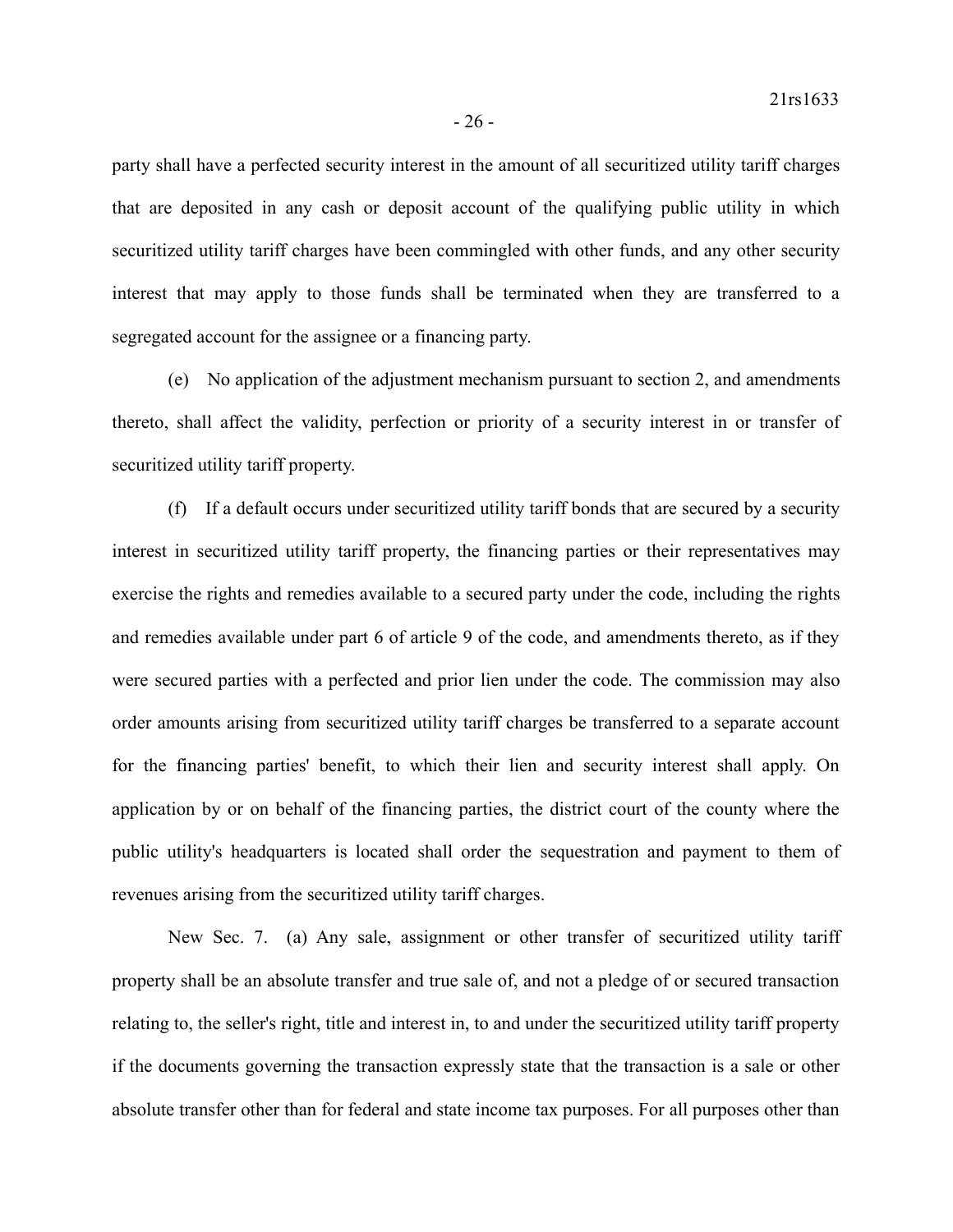federal and state income tax purposes, the parties' characterization of a transaction as a sale of an interest in securitized utility tariff property shall be conclusive that the transaction is a true sale and that ownership has passed to the party characterized as the purchaser, regardless of whether the purchaser has possession of any documents evidencing or pertaining to such interest in securitized utility tariff property. A sale or similar transfer of an interest in securitized utility tariff property may occur only when:

(1) The financing order creating the securitized utility tariff property has become effective;

(2) the documents evidencing the transfer of securitized utility tariff property have been executed by the assignor and delivered to the assignee; and

(3) value is received for the securitized utility tariff property. After such a transaction, the securitized utility tariff property shall not be subject to any claims of the transferor or the transferor's creditors, other than creditors holding a prior security interest in the securitized utility tariff property perfected in accordance with section 6, and amendments thereto.

(b) The characterization of the sale, assignment or other transfer as an absolute transfer and true sale and the corresponding characterization of the property interest of the purchaser shall not be affected or impaired by the:

(1) Commingling of funds from securitized utility tariff charges with other amounts;

(2) the retention by the seller of:

(A) A partial or residual interest, including an equity interest, in the securitized utility tariff property, whether direct or indirect or whether subordinate or otherwise; or

(B) the right to recover costs associated with taxes, franchise fees or license fees imposed on the collection of securitized utility tariff charges;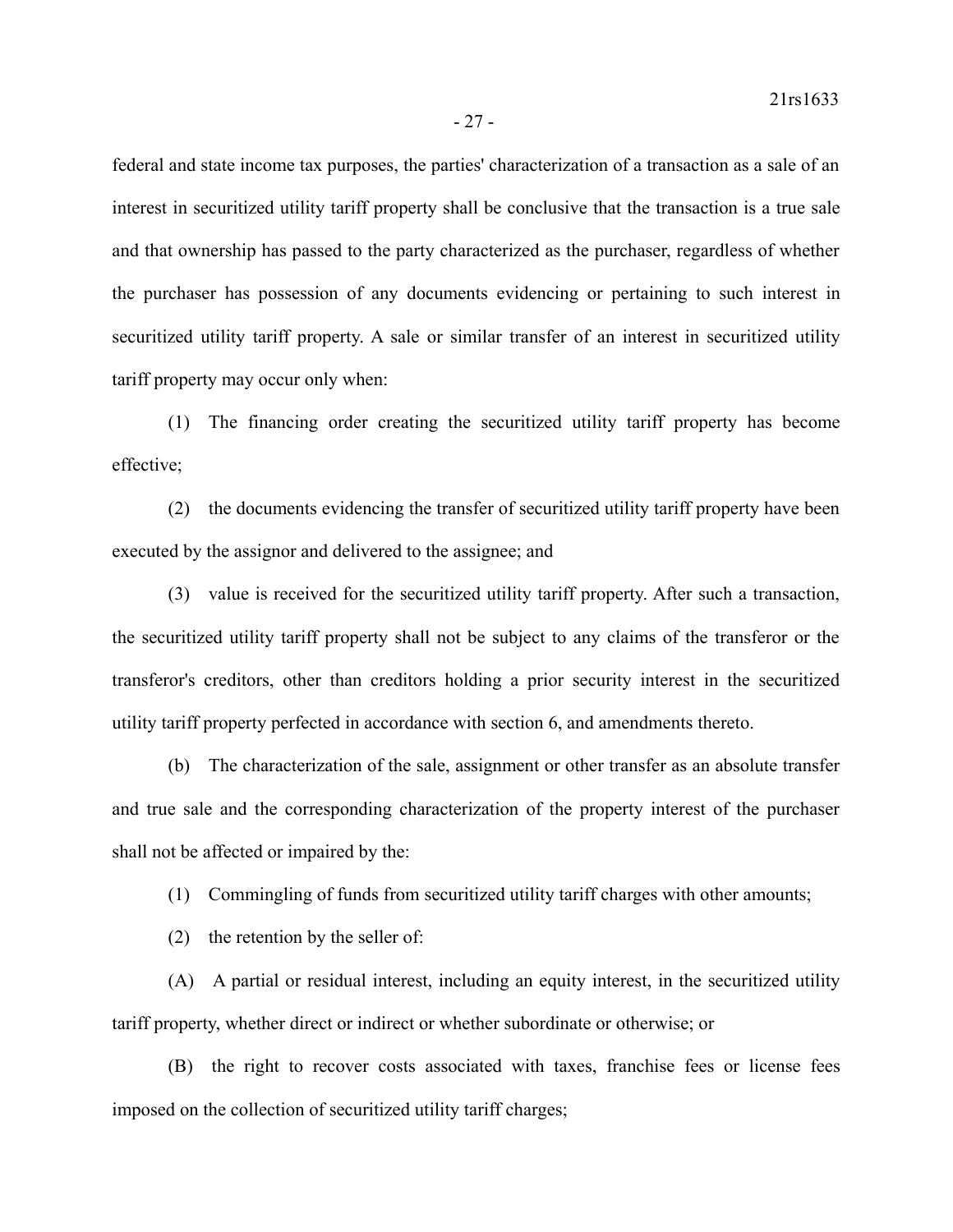(3) any recourse that the purchaser may have against the seller;

(4) any indemnification rights, obligations, or repurchase rights made or provided by the seller;

(5) the obligation of the seller to collect securitized utility tariff charges on behalf of an assignee;

(6) the transferor acting as the servicer of the securitized utility tariff charges or the existence of any contract that authorizes or requires the public utility, to the extent that any interest in securitized utility tariff property is sold or assigned, to contract with the assignee or any financing party so that the public utility will continue to operate the public utility system to provide service to the assignee's customers, collect amounts relating to the securitized utility tariff charges for the benefit and account of such assignee or financing party, and will account for and remit such amounts to or for the account of such assignee or financing party;

(7) the treatment of the sale, conveyance, assignment, or other transfer for tax, financial reporting, or other purposes;

(8) the granting or providing to bondholders a preferred right to the securitized utility tariff property or credit enhancement by the public utility or its affiliates with respect to such securitized utility tariff bonds; or

(9) any application of the adjustment mechanism as provided in section 2, and amendments thereto.

(c) Any right that an public utility has in the securitized utility tariff property before its pledge, sale or transfer or any other right created under this section or created in the financing order and assignable under this section or assignable pursuant to a financing order is property in the form of a contract right or a chose in action. Transfer of an interest in securitized utility tariff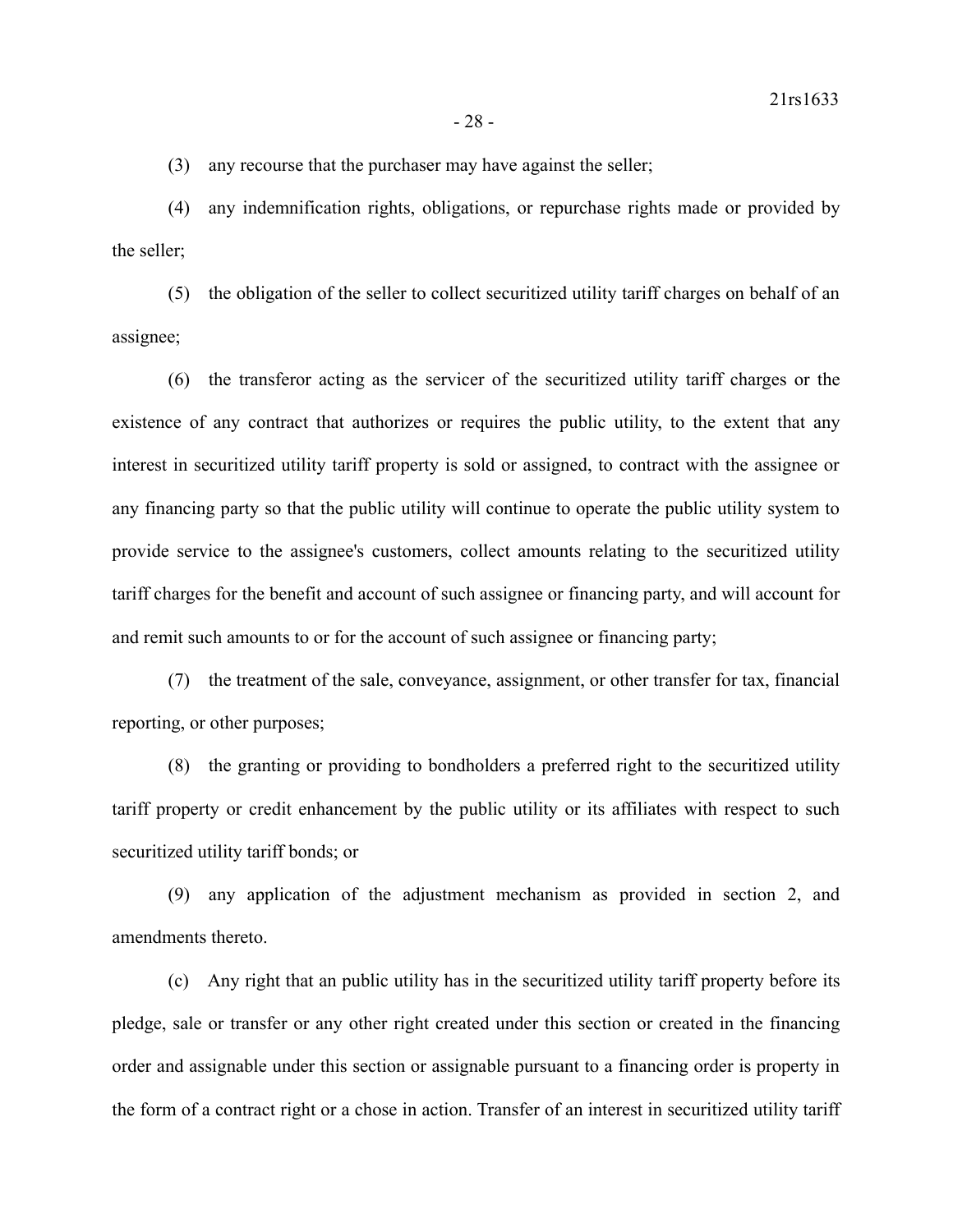property to an assignee is enforceable only upon the latest of:

(1) The issuance of a financing order;

(2) the assignor having rights in such securitized utility tariff property or the power to transfer rights in such securitized utility tariff property to an assignee;

(3) the execution and delivery by the assignor of transfer documents in connection with the issuance of securitized utility tariff bonds; and

(4) the receipt of value for the securitized utility tariff property.

An enforceable transfer of an interest in securitized utility tariff property to an assignee is perfected against all third parties, including subsequent judicial or other lien creditors, when a notice of that transfer has been given by the filing of a financing statement in accordance with section 9, and amendments thereto. The transfer is perfected against third parties as of the date of filing.

(d) The priority of a transfer perfected under this section is not impaired by any later modification of the financing order or securitized utility tariff property or by the commingling of funds arising from the securitized utility tariff property with other funds. Any other security interest that may apply to those funds, other than a security interest perfected under section 6, and amendments thereto, is terminated when they are transferred to a segregated account for the assignee or a financing party. If securitized utility tariff property has been transferred to an assignee or financing party, any proceeds of such property shall be held in trust for the assignee or financing party.

(e) The priority of the conflicting interests of of assignees in the same interest or rights in any securitized utility tariff property is determined as follows:

(1) Conflicting perfected security interests or rights of assignees rank according to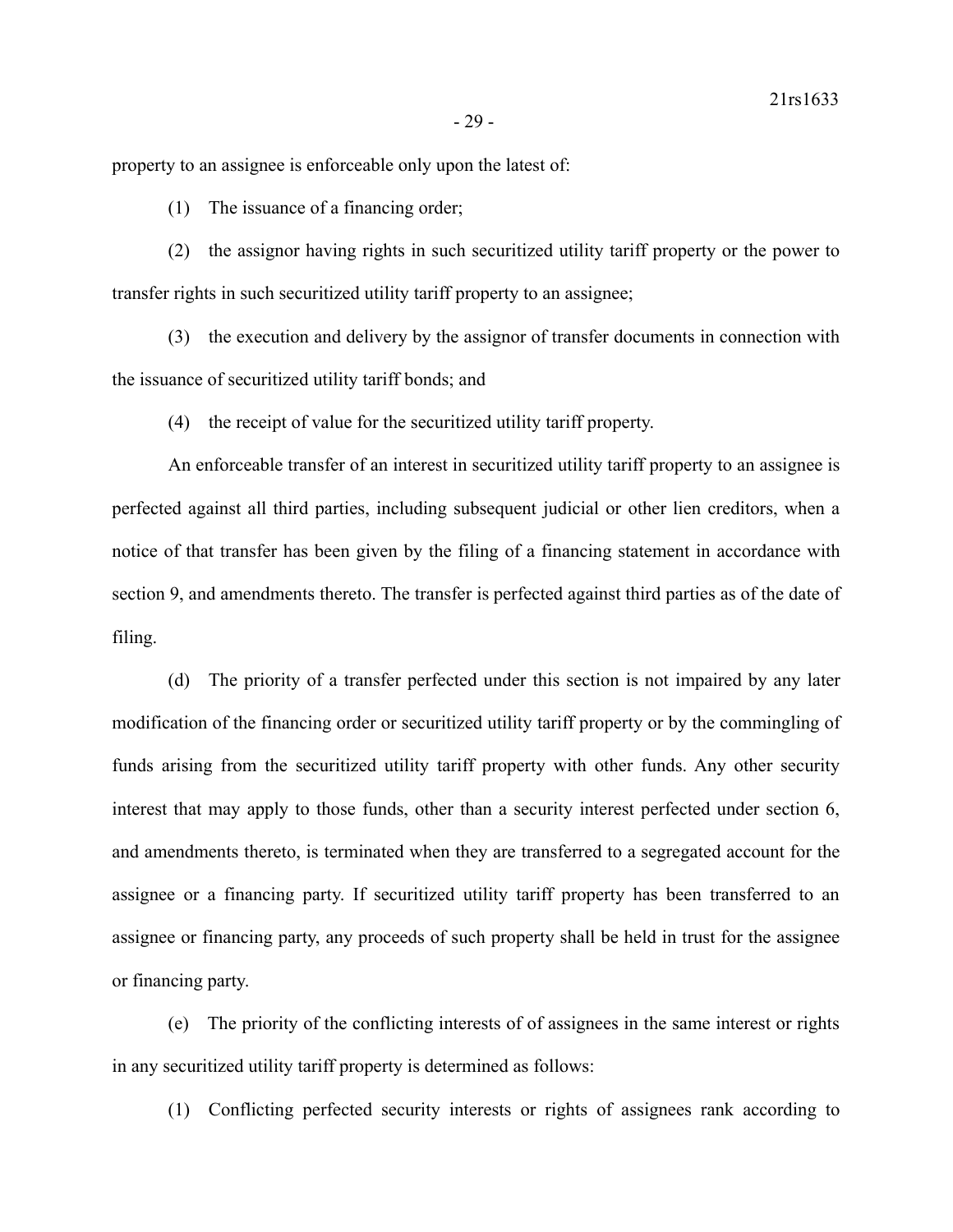priority in time of perfection. Priority dates from the time a filing covering the transfer is made in accordance with section 6, and amendments thereto;

(2) a perfected security interest or right of assignee has priority over a conflicting unperfected security interest or right of an assignee; and

(3) a perfected security interest or right of an assignee has priority over a person who becomes a lien creditor after the perfection of such assignee's interest or right.

New Sec. 8. The description of securitized utility tariff property being transferred to an assignee in a sales agreement, purchase agreement or other transfer agreement, granted or pledged to a pledgee in a security agreement, pledge agreement or other security document, or indicated in any financing statement is only sufficient if such description or indication refers to the financing order that created the securitized utility tariff property and states that the agreement or financing statement covers all or part of the property described in the financing order. This section applies to all purported transfers of, and all purported grants or liens or security interests in, securitized utility tariff property, regardless of whether the related sale agreement, purchase agreement, other transfer agreement, security agreement, pledge agreement or other security document was entered into or any financing statement was filed.

New Sec. 9. The secretary of state shall maintain any financing statement filed to perfect a sale or other transfer of securitized utility tariff property and any security interest in securitized utility tariff property in the same manner that the secretary of state maintains financing statements filed under the code to perfect a security interest in collateral owned by a transmitting utility. Except as otherwise provided in this section, all financing statements filed pursuant to this section shall be governed by the provisions regarding financing statements and the filing thereof under the code, including part 5 of article 9 of the code, and amendments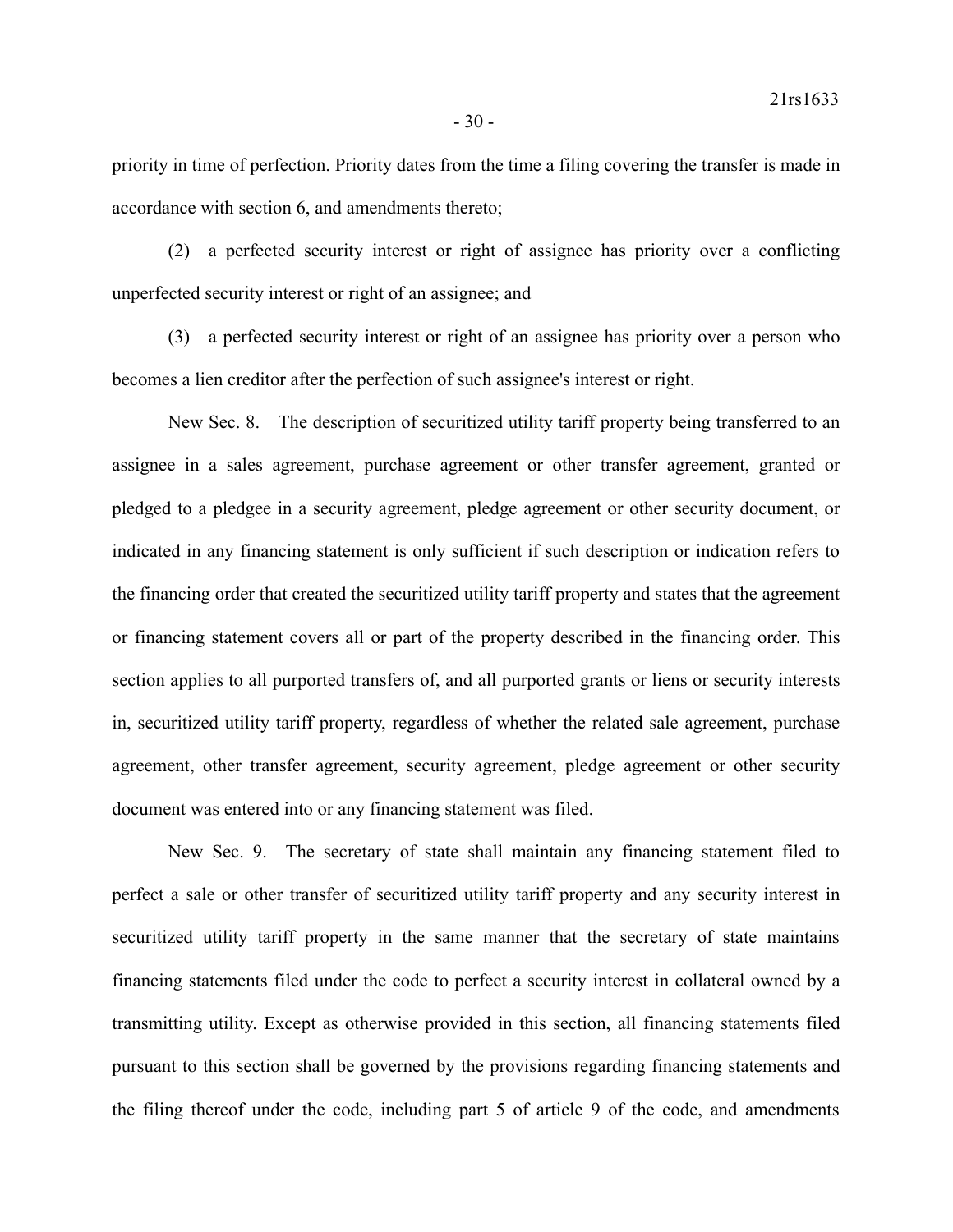thereto. A security interest in securitized utility tariff property may be perfected only by the filing of a financing statement in accordance with this section, and no other method of perfection shall be effective. Notwithstanding any provision of the code to the contrary, a financing statement filed pursuant to this section is effective until a termination statement is filed under the code, and no continuation statement need be filed to maintain its effectiveness. A financing statement filed pursuant to this section may indicate that the debtor is a transmitting utility, and without regard to whether the debtor is a public utility, an assignee or otherwise qualifies as a transmitting utility under the code, but the failure to make such indication shall not impair the duration and effectiveness of the financing statement.

New Sec. 10. The law governing validity, enforceability, attachment, perfection, priority and exercise of remedies with respect to the transfer of an interest or right or the pledge or creation of security interest in any securitized utility tariff property shall be the laws of this state.

New Sec. 11. Neither the state nor any of its political subdivisions, agencies or instrumentalities shall be liable on any securitized utility tariff bonds, and the bonds shall not be considered a debt or a general obligation of the state nor any political subdivisions, agencies or instrumentalities, nor shall they be considered a special obligation or indebtedness of the state or any state agency or political subdivision. An issue of securitized utility tariff bonds does not, directly, indirectly or contingently, obligate the state, nor any political subdivisions, agencies or instrumentalities of the state, to levy any tax or make any appropriation for payment of the securitized utility tariff bonds, other than in their capacity as consumers of electricity or natural gas. All securitized utility tariff bonds shall contain on the face thereof a statement to the following effect: "Neither the full faith and credit nor the taxing power of the State of Kansas is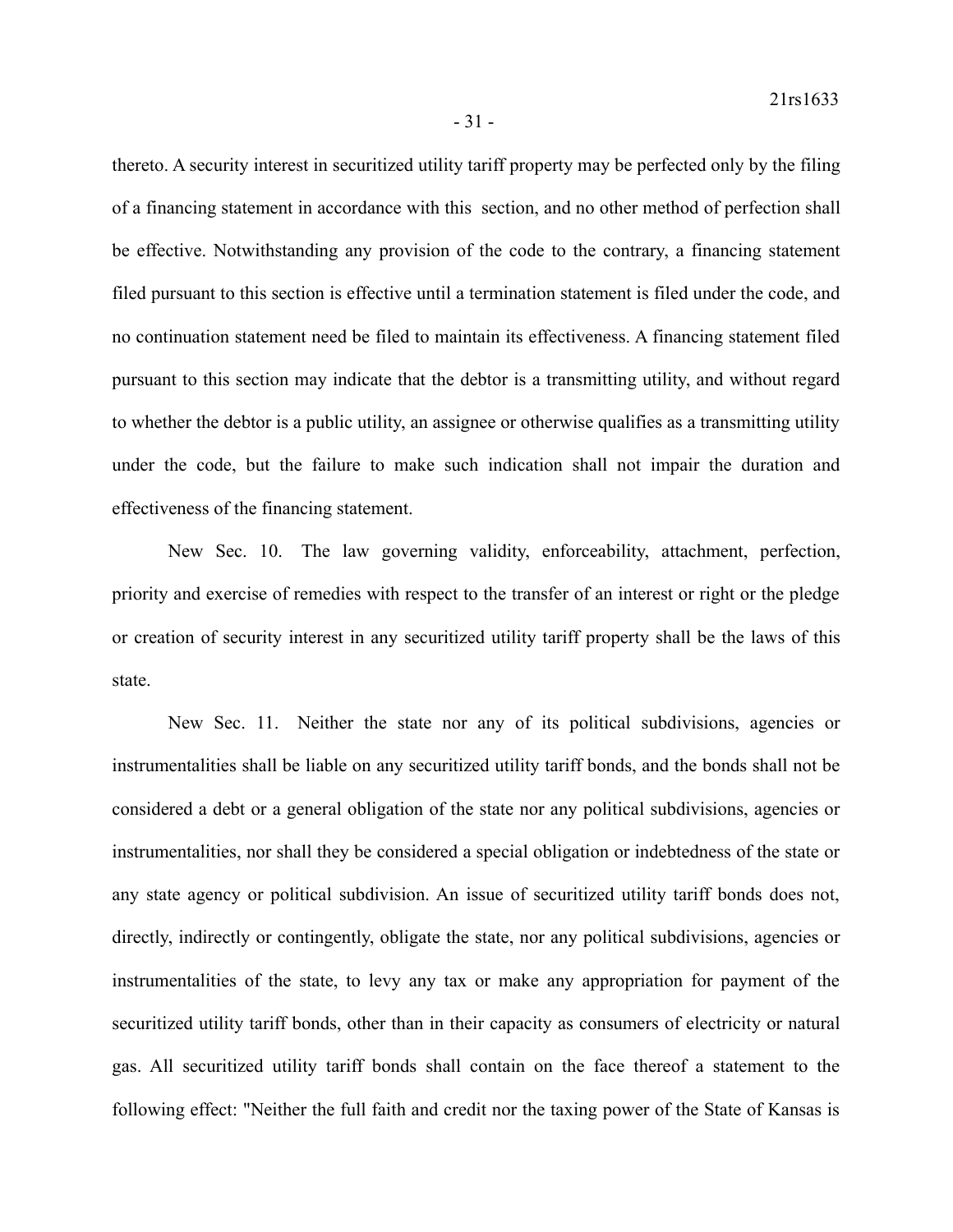pledged to the payment of the principal of, or interest on, this bond."

New Sec. 12. The following entities may legally invest any sinking funds, moneys or other funds in securitized utility tariff bonds:

(a) Subject to applicable statutory restrictions on state or local investment authority, the state, units of local government, political subdivisions, public bodies and public officers, except for members of the commission and the commission's technical advisory and other staff, or board members and employees of the citizens' utility ratepayer board;

(b) banks and bankers, savings and loan associations, credit unions, trust companies, savings banks and institutions, investment companies, insurance companies, insurance associations, and other persons carrying on a banking or insurance business;

(c) personal representatives, guardians, trustees, and other fiduciaries; or

(d) all other persons authorized to invest in bonds or other obligations of a similar nature.

New Sec. 13. (a) The state and its agencies, including the commission, hereby pledge and agree with bondholders, the owners of the securitized utility tariff property and other financing parties that the state and its agencies shall not take any action listed in this section. This subsection does not preclude limitation or alteration if full compensation is made by law for the full protection of the securitized utility tariff charges collected pursuant to a financing order and of the bondholders and any assignee or financing party entering into a contract with the public utility. The prohibited actions are as follows:

(1) Altering the provisions of this section that authorize the commission to create an irrevocable contract right or chose in action by the issuance of a financing order, to create securitized utility tariff property and to make the securitized utility tariff charges imposed by a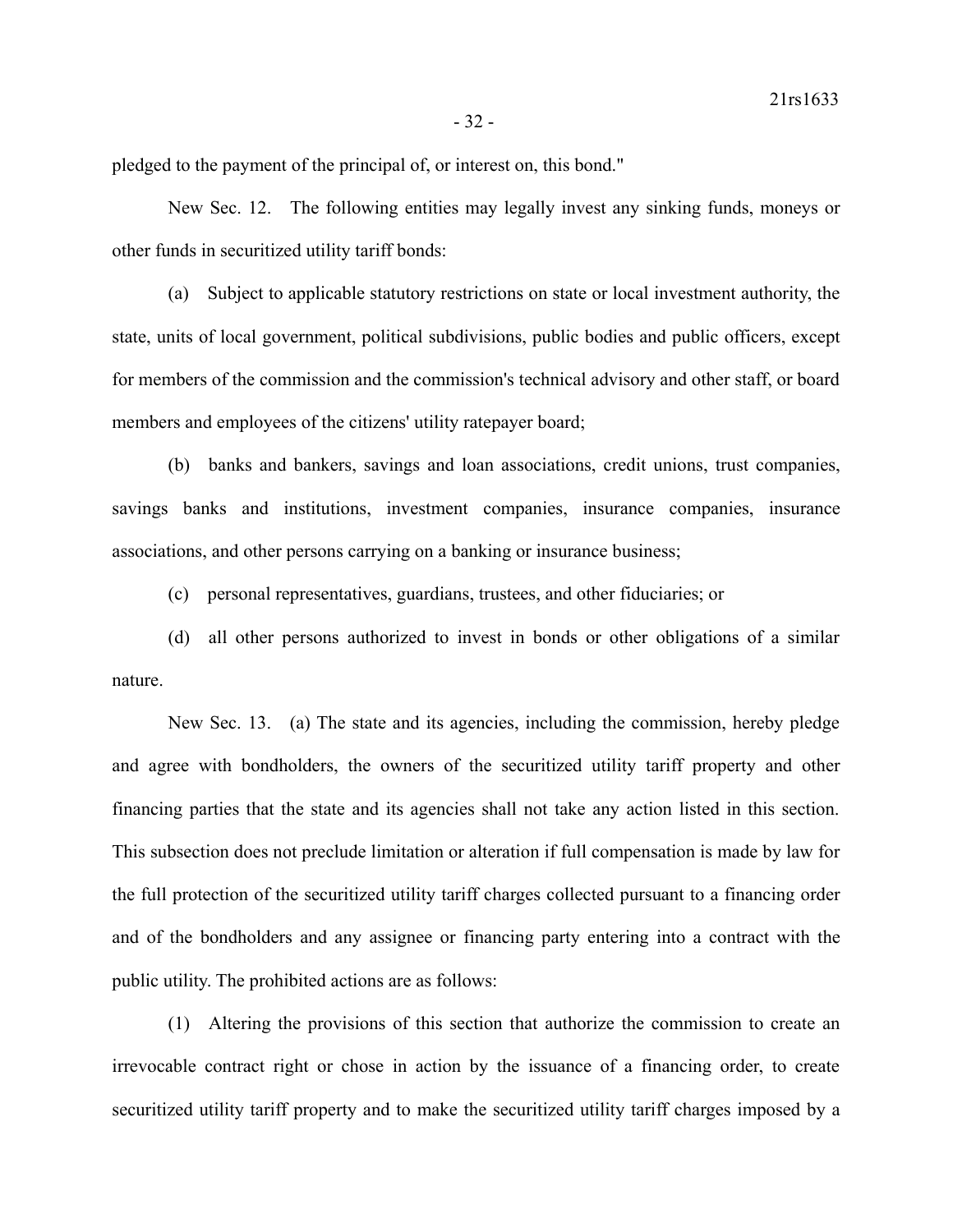financing order irrevocable, binding or nonbypassable charges for all existing and future retail customers within the service area of the public utility;

(2) taking or permitting any action that impairs or would impair the value of securitized utility tariff property or the security for the securitized utility tariff bonds or revises the securitized utility tariff costs for which recovery is authorized;

(3) impairing the rights and remedies of the bondholders, assignees and other financing parties in any way; or

(4) except for changes made pursuant to the adjustment mechanism authorized under this section, reducing altering, or impairing securitized utility tariff charges that are to be imposed, billed, charged, collected and remitted for the benefit of the bondholders, any assignee and any other financing parties until any and all principal, interest, premium, financing costs and other fees, expenses or charges incurred and any contracts to be performed in connection with the related securitized utility tariff bonds have been paid and performed in full.

(b) Any person or entity that issues securitized utility tariff bonds may include the language specified in this section in the securitized utility tariff bonds and related documentation.

(c) An assignee or financing party shall not be considered a public utility, an electric public utility, a natural gas public utility or person providing electric or natural gas service by virtue of engaging in the transactions described in this section.

(d) If there is a conflict between this section and any other law regarding the attachment, assignment, perfection, effect of perfection or priority of, assignment or transfer of or security interest in securitized utility tariff property, this section shall govern.

(e) If any provision of this section is held invalid or is invalidated, superseded, replaced, repealed or expires for any reason, such occurrence does not affect the validity of any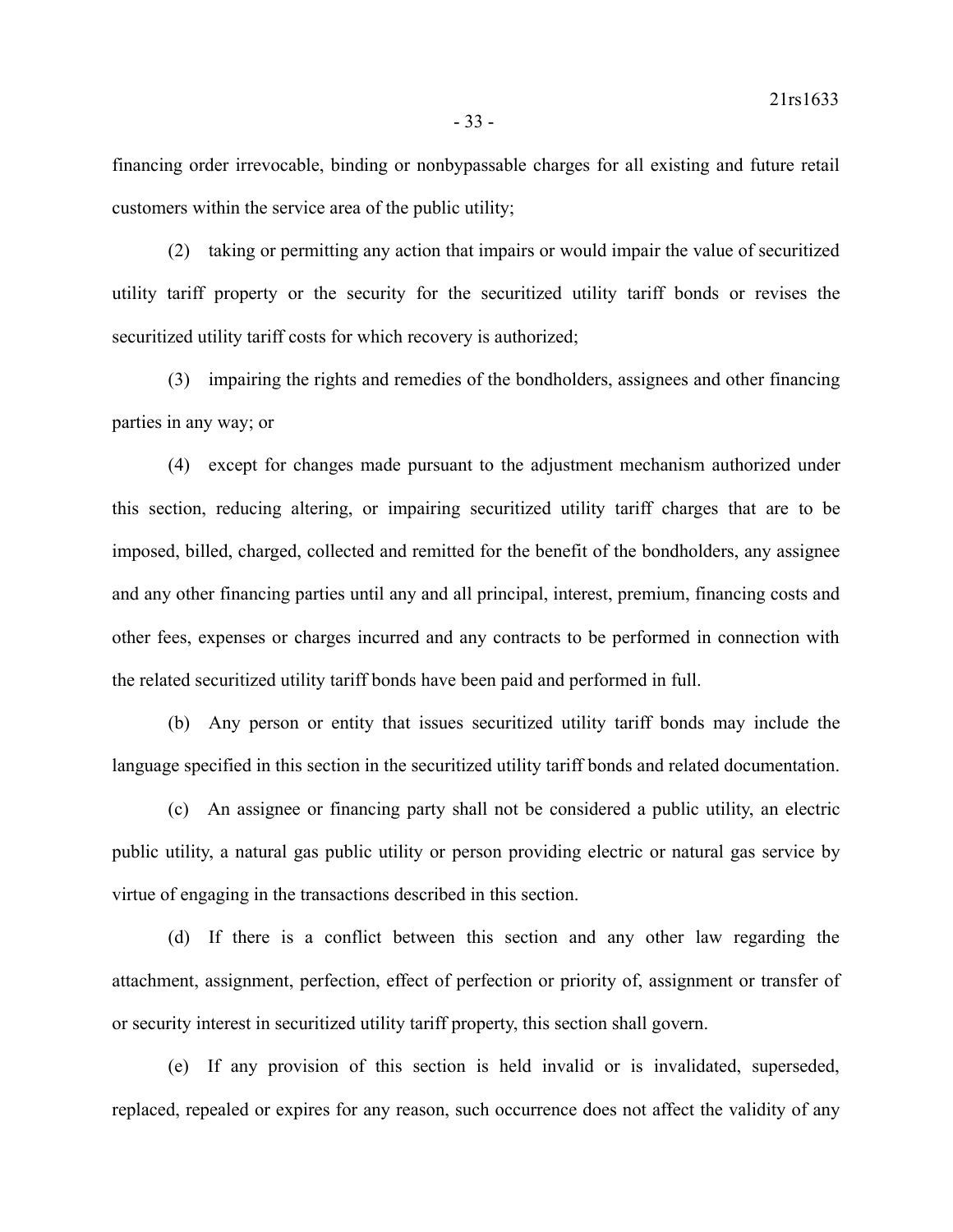action allowed under this section that is taken by a public utility, an assignee, a financing party, a collection agent or a party to an ancillary agreement, and any such action remains in full force and effect with respect to all securitized utility tariff bonds issued or authorized in a financing order issued under this section before the date that such provision is held invalid or is invalidated, superseded, replaced, repealed or expires for any reason.

New Sec. 14. A public utility has sole discretion to determine the method by which it expends or invests the proceeds received from the issuance of securitized utility tariff bonds. Nothing in the utility financing and securitization act shall be construed to restrict the ability of a public utility from investing the proceeds in infrastructure as the utility deems necessary for it to continue meet its obligations of providing reasonably efficient and sufficient service pursuant to K.S.A. 66-101b and 66-1,201, and amendments thereto. If the public utility invests in infrastructure, the commission shall review these investments using its regular processes for consideration and rate-making determination of infrastructure investments. For electric public utilities, this review may take place as part of an application for predetermination filed pursuant to K.S.A. 66-1239, and amendments thereto, or for electric and natural gas public utilities, as part of any other rate-making process established by the commission pursuant to chapter 66 of the Kansas Statutes Annotated, and amendments thereto.

Sec. 15. K.S.A. 66-1239 is hereby amended to read as follows: 66-1239. (a) As used in this section:

(1) "Commission" means the state corporation commission;

(2) "contract" means a public utility's contract for the purchase of electric power in the amount of at least \$5,000,000 annually;

(3) "generating facility" means any electric generating plant or improvement to existing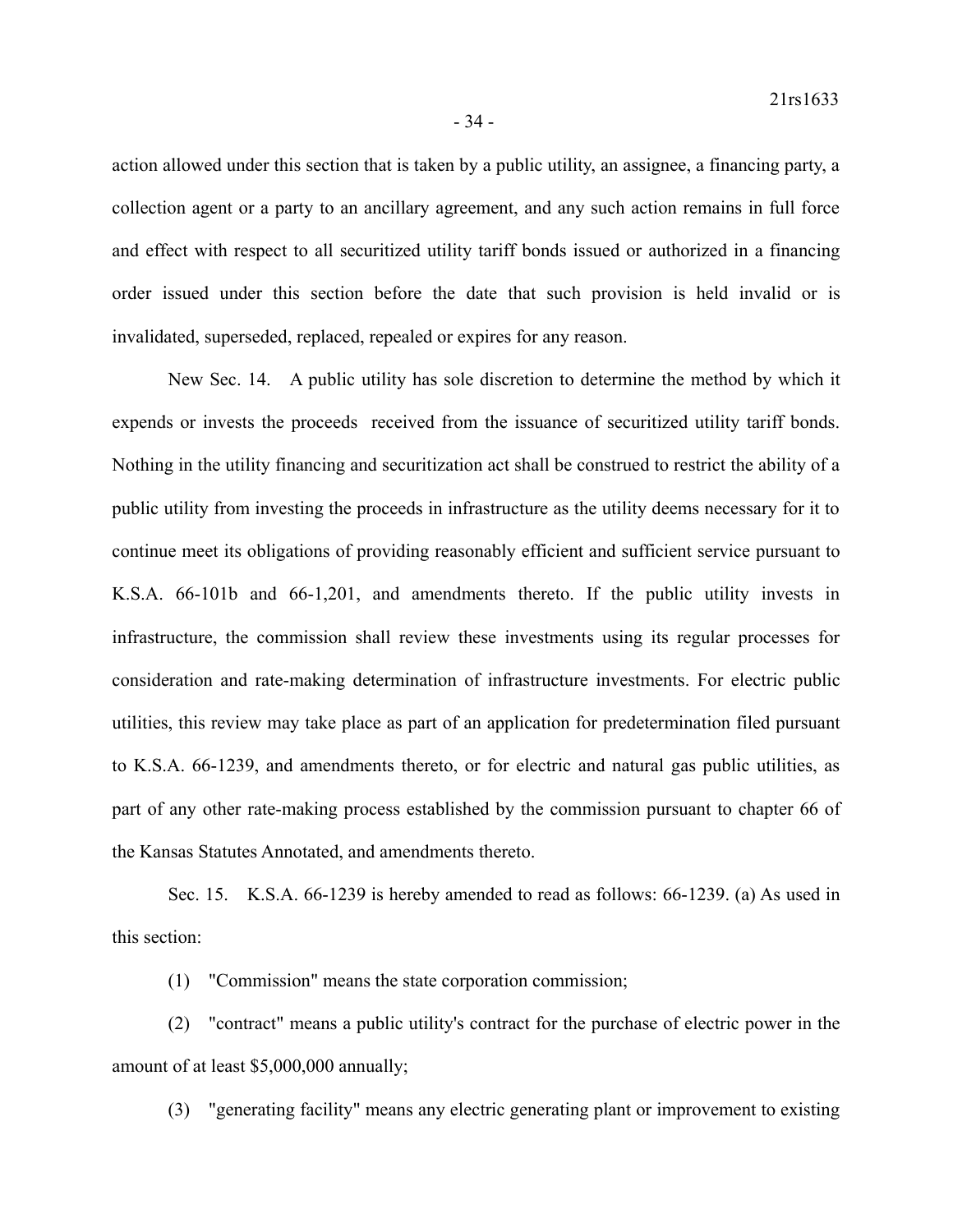generation facilities;

(4) "stake" means a public utility's whole or fractional ownership share or leasehold or other proprietary interest in a generating facility or transmission facility;

(5) "public utility" has the meaning provided by K.S.A. 66-104, and amendments thereto; and

(6) "transmission facility" means: (A) Any existing line, and supporting structures and equipment, being upgraded for the transfer of electricity with an operating voltage of 34.5 kilovolts or more of electricity; or (B) any new line, and supporting structures and equipment, being constructed for the transfer of electricity with an operating voltage of 230 kilovolts or more of electricity.

(b) (1) Prior to undertaking the construction of, or participation in, a transmission facility, a public utility may file with the commission a petition for a determination of the ratemaking principles and treatment, as proposed by the public utility, that will apply to the recovery in wholesale or retail rates of the cost to be incurred by the public utility to acquire such public utility's stake in the transmission facility during the expected useful life of the transmission facility.

(2) The commission shall issue an order setting forth the rate-making principles and treatment that will be applicable to the public utility's stake in the transmission facility in all ratemaking proceedings on and after such time as the transmission facility is placed in service or the term of the contract commences.

(3) The commission in all proceedings in which the cost of the public utility's stake in the transmission facility is considered shall utilize the rate-making principles and treatment applicable to the transmission facility.

- 35 -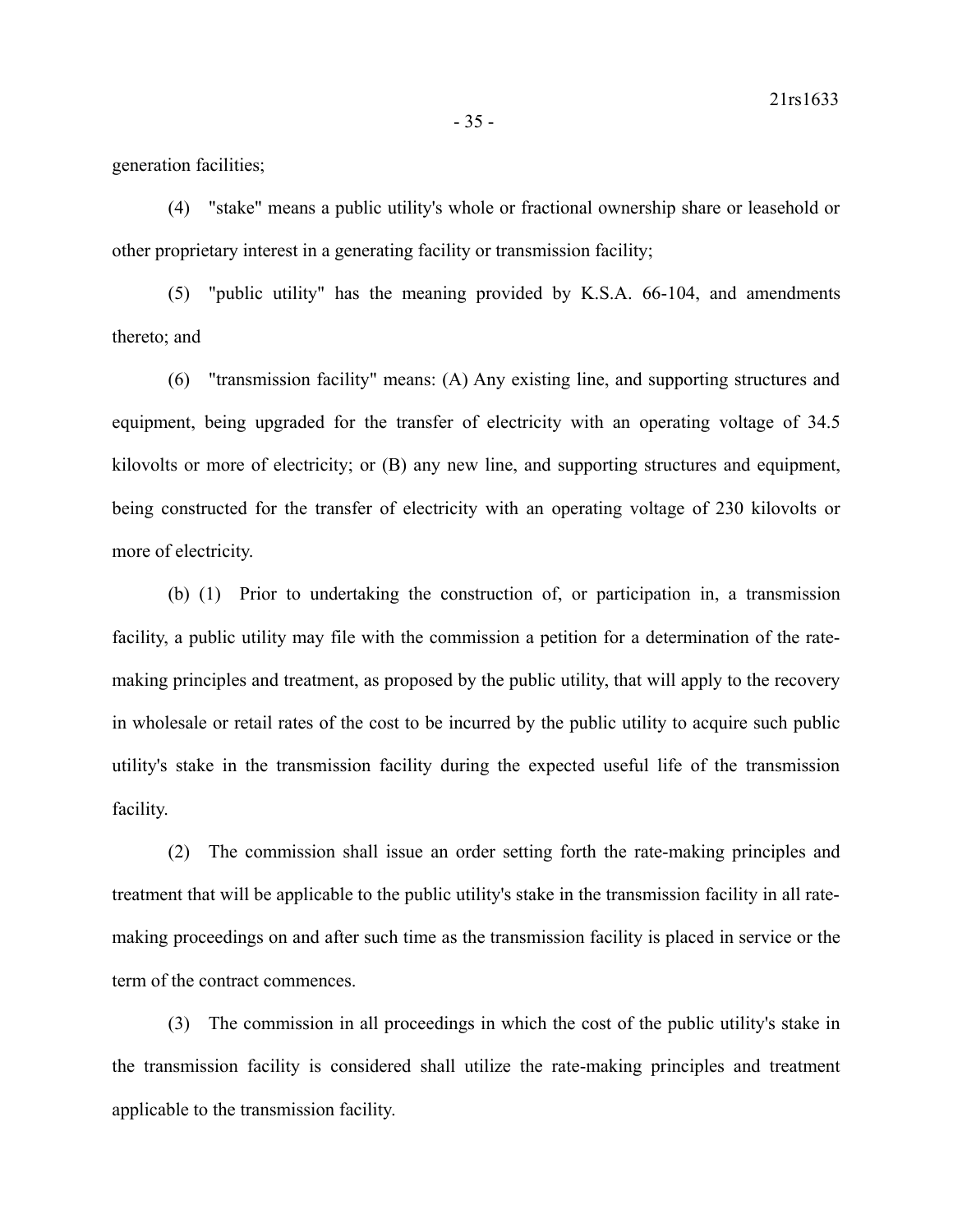(4) If the commission fails to issue a determination within 180 days of the date a petition for a determination of rate-making principles and treatment is filed, the rate-making principles and treatment proposed by the petitioning public utility will be deemed to have been approved by the commission and shall be binding for rate-making purposes during the useful life of the transmission facility.

(5) If the commission does not have jurisdiction to set wholesale rates for use of the transmission facility the commission need not consider rate-making principles and treatment for wholesale rates for the transmission facility.

(c) (1) Prior to undertaking the construction of, or participation in, a generating facility or prior to entering into a new contract, or prior to retiring or abandoning a generating facility or within a reasonable time after retirement or abandonment if filing before retirement or abandonment is not possible under the circumstances, a public utility may file with the commission a petition an application for a determination of the rate-making principles and treatment, as proposed by the public utility, that will apply to:

(A) Recovery in wholesale or retail rates of the cost to be incurred by the public utility to acquire such public utility's stake in the generating facility during the expected useful life of the generating facility or the recovery in rates of the contract during the term thereof; or

(B) reflection in wholesale or retail rates of the costs to be incurred and the cost savings to be achieved by the public utility in retiring or abandoning such public utility's stake in the generating facility, including, but not limited to, the reasonableness of such retirement or abandonment.

(2) Any utility seeking a determination of rate-making principles and treatment under subsection (c)(1) shall as a part of its filing submit the following information: (A) A description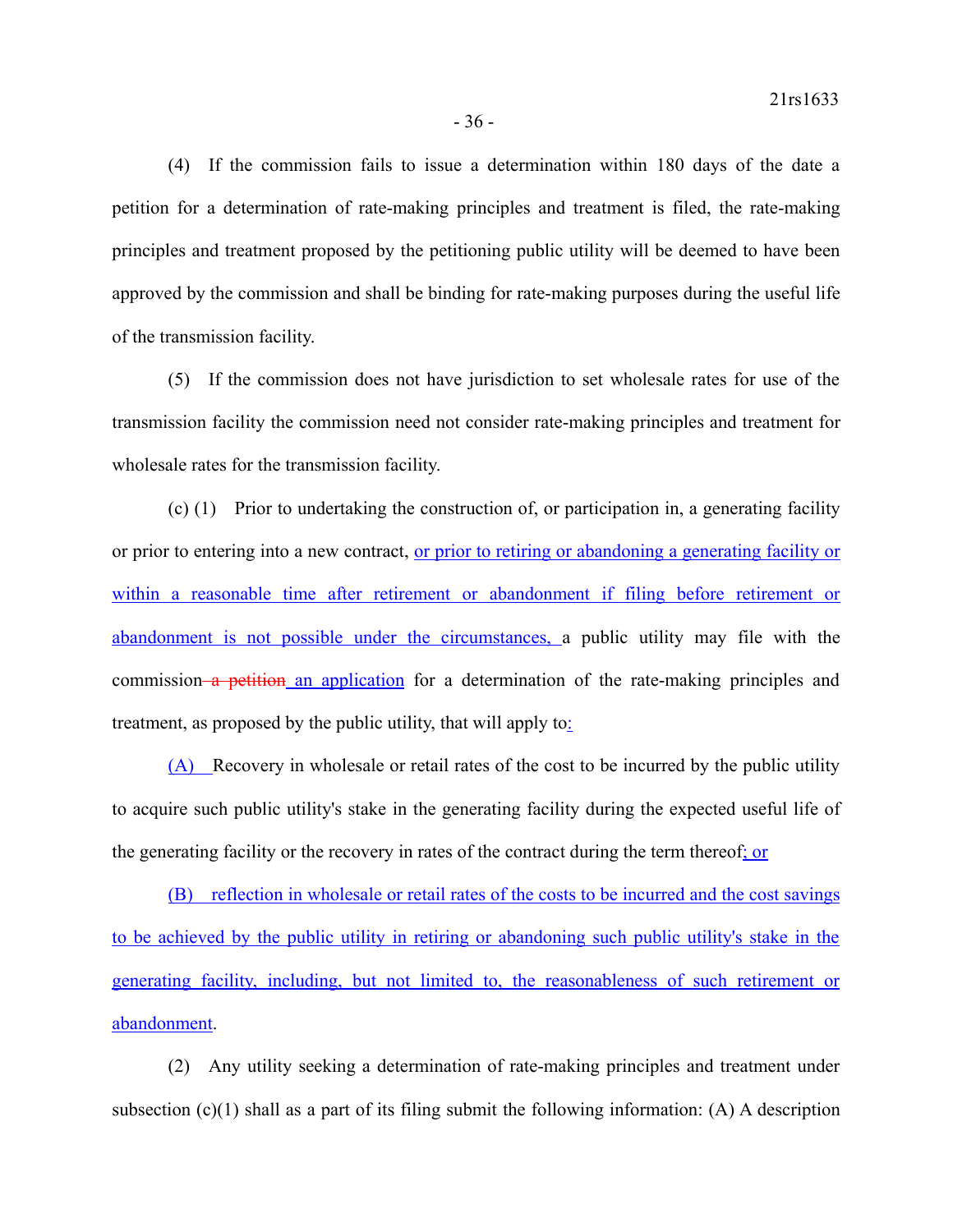of the public utility's conservation measures; (B) a description of the public utility's demand side management efforts; (C) the public utility's ten-year generation and load forecasts; and (D) a description of all power supply alternatives considered to meet the public utility's load requirements.

(3) In considering the public utility's supply plan, the commission may consider if the public utility issued a request for proposal from a wide audience of participants willing and able to meet the needs identified under the public utility's generating supply plan, and if the plan selected by the public utility is reasonable, reliable and efficient.

(4) The commission shall issue an order setting forth the rate-making principles and treatment that will be applicable to the public utility's stake in the generating facility or to the contract in all rate-making proceedings on and after such time as:

(A) The generating facility is placed in service or the term of the contract commences; or

(B) the generating facility is retired or abandoned.

(5) The commission in all proceedings in which the cost of the public utility's stake in the generating facility or the cost of the purchased power under the contract is considered shall utilize the rate-making principles and treatment applicable to the generating facility or contract or retired or abandoned generating facility.

(6) If the commission fails to issue a determination within 180 days of the date a petition for a determination of rate-making principles and treatment is filed, the rate-making principles and treatment proposed by the petitioning public utility will be deemed to have been approved by the commission and shall be binding for rate-making purposes during the useful life of the generating facility or during the term of the contract or during the period when the cost of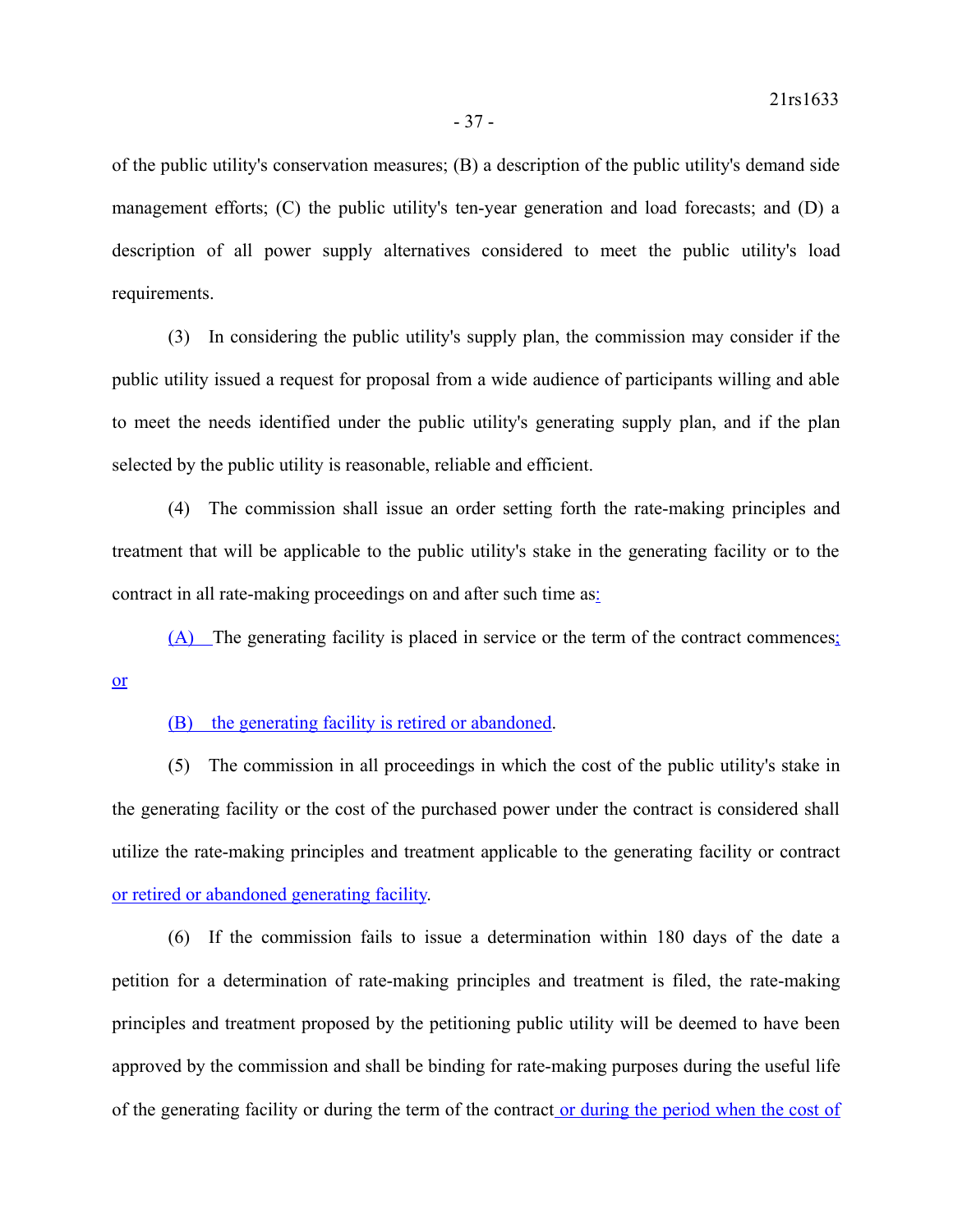the retired or abandoned generating facility is reflected in customer rates.

(d) The public utility shall have one year from the effective date of the determination of the commission to notify the commission whether it will construct or participate in the construction of the generating or transmission facility or whether it will perform under terms of the contract or whether it will retire or abandon the generating facility.

(e) If the public utility notifies the commission within the one-year period that the public utility will not construct or participate in the construction of the generating or transmission facility or that it will not perform under the terms of the contract or that it will not retire or abandon the generating facility, then the determination of rate-making principles pursuant to subsection (b) or (c) shall be of no further force or effect, shall have no precedential value in any subsequent proceeding, and there shall be no adverse presumption applied in any future proceeding as a result of such notification.

(f) If the public utility notifies the commission under subsection (d) that it will construct or participate in a generating facility or purchase power contract and subsequently does not, or that it will retire or abandon a generating facility and subsequently does not, it will be required to notify the commission immediately and file an alternative supply plan with the commission per subsection (c) within 90 days.

Sec. 16. K.S.A. 2020 Supp. 84-9-109 is hereby amended to read as follows: 84-9-109. (a) **General scope of article.** Except as otherwise provided in subsections (c) and (d), this article applies to:

(1) A transaction, regardless of its form, that creates a security interest in personal property or fixtures by contract;

(2) an agricultural lien;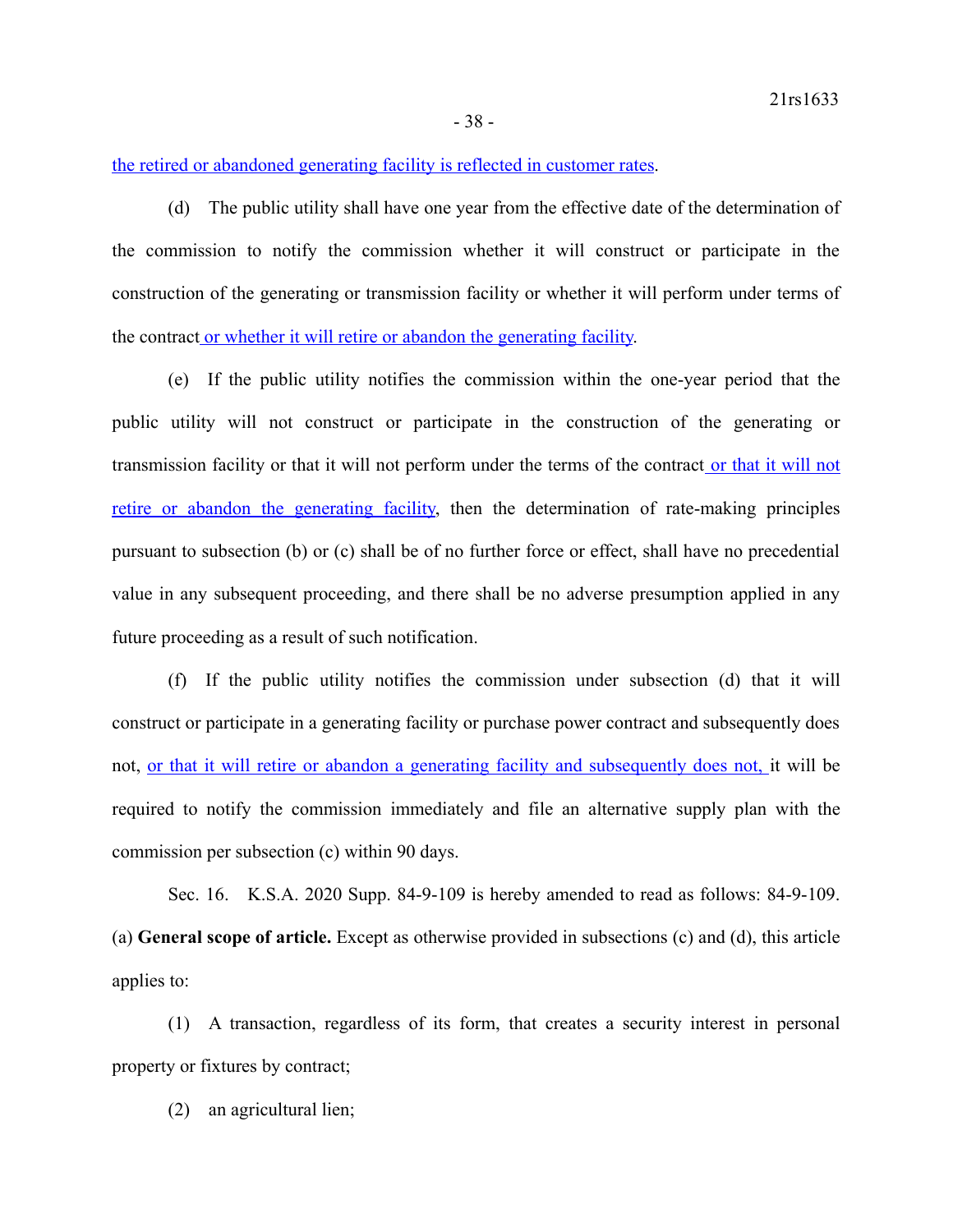(3) a sale of accounts, chattel paper, payment intangibles, or promissory notes;

(4) a consignment;

(5) a security interest arising under K.S.A. 84-2-401, 84-2-505, subsection (3) of 84-2- 711 or subsection (5) of 84-2a-508, and amendments thereto, as provided in K.S.A. 2020 Supp. 84-9-110, and amendments thereto; and

(6) a security interest arising under K.S.A. 84-4-201 or 84-5-118, and amendments thereto.

(b) **Security interest in secured obligation.** The application of this article to a security interest in a secured obligation is not affected by the fact that the obligation is itself secured by a transaction or interest to which this article does not apply.

(c) **Extent to which article does not apply.** This article does not apply to the extent that:

(1) A statute, regulation, or treaty of the United States preempts this article;

(2) another statute of this state expressly governs the creation, perfection, priority or enforcement of a security interest created by this state or a governmental unit of this state;

(3) a statute of another state, a foreign country, or a governmental unit of another state or a foreign country, other than a statute generally applicable to security interests, expressly governs creation, perfection, priority, or enforcement of a security interest created by the state, country, or governmental unit; or

(4) the rights of a transferee beneficiary or nominated person under a letter of credit are independent and superior under K.S.A. 84-5-114, and amendments thereto.

(d) **Inapplicability of article.** This article does not apply to:

(1) A landlord's lien, other than an agricultural lien;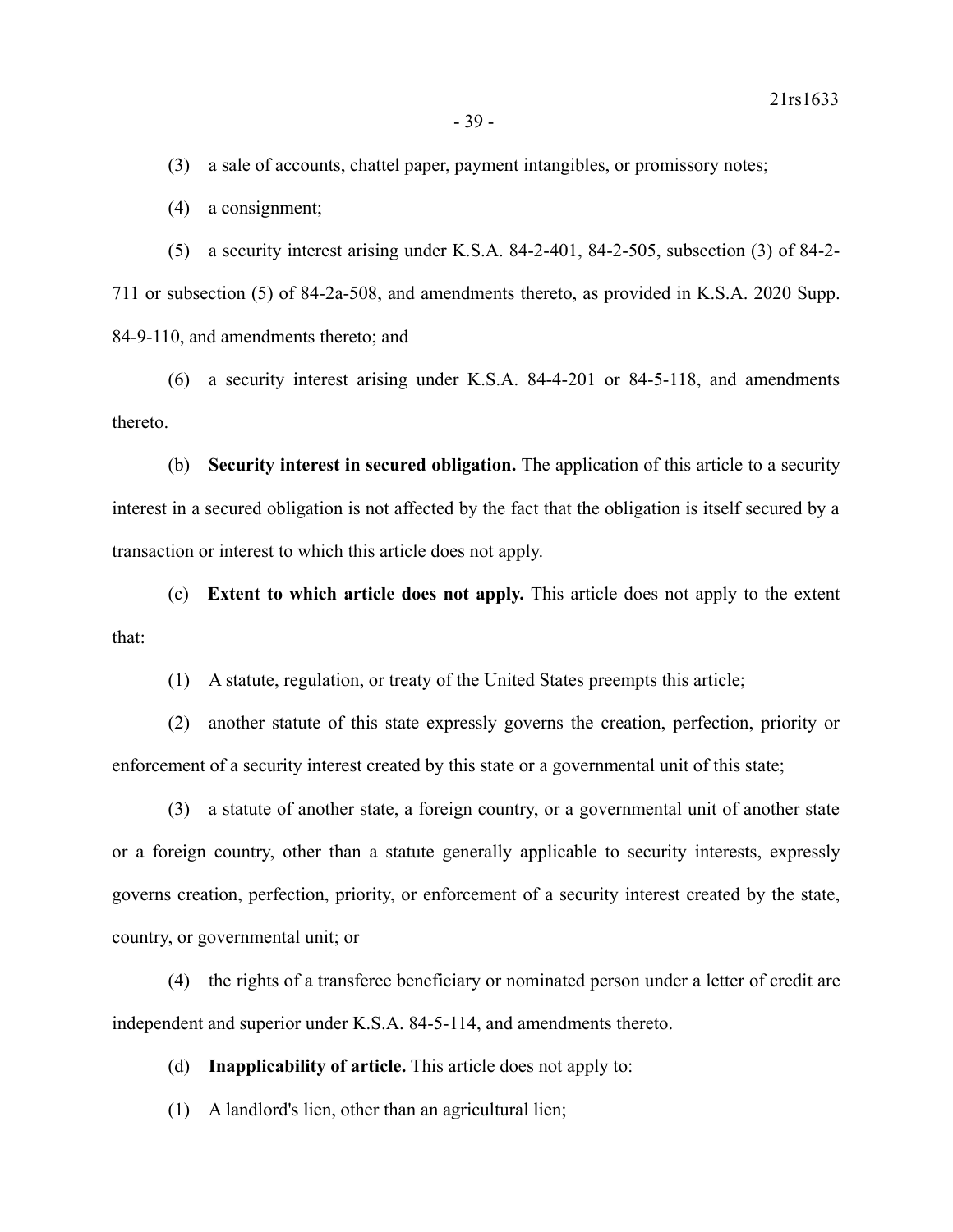(2) a statutory lien, or a lien given by statute or other rule of law for services or materials, but K.S.A. 2020 Supp. 84-9-333, and amendments thereto, applies with respect to priority of the lien;

(3) an assignment of a claim for wages, salary, or other compensation of an employee;

(4) a sale of accounts, chattel paper, payment intangibles, or promissory notes as part of a sale of the business out of which they arose;

(5) an assignment of accounts, chattel paper, payment intangibles, or promissory notes which is for the purpose of collection only;

(6) an assignment of a right to payment under a contract to an assignee that is also obligated to perform under the contract;

(7) an assignment of a single account, payment intangible, or promissory note to an assignee in full or partial satisfaction of a preexisting indebtedness;

(8) a transfer of an interest in or an assignment of a claim under a policy of insurance, other than an assignment by or to a health-care provider of a health-care-insurance receivable and any subsequent assignment of the right to payment, but K.S.A. 2020 Supp. 84-9-315 and 84- 9-322, and amendments thereto, apply with respect to proceeds and priorities in proceeds;

(9) an assignment of a right represented by a judgment, other than a judgment taken on a right to payment that was collateral;

(10) a right of recoupment or set-off, but:

(A) K.S.A. 2020 Supp. 84-9-340, and amendments thereto, applies with respect to the effectiveness of rights of recoupment or set-off against deposit accounts; and

(B) K.S.A. 2020 Supp. 84-9-404, and amendments thereto, applies with respect to defenses or claims of an account debtor;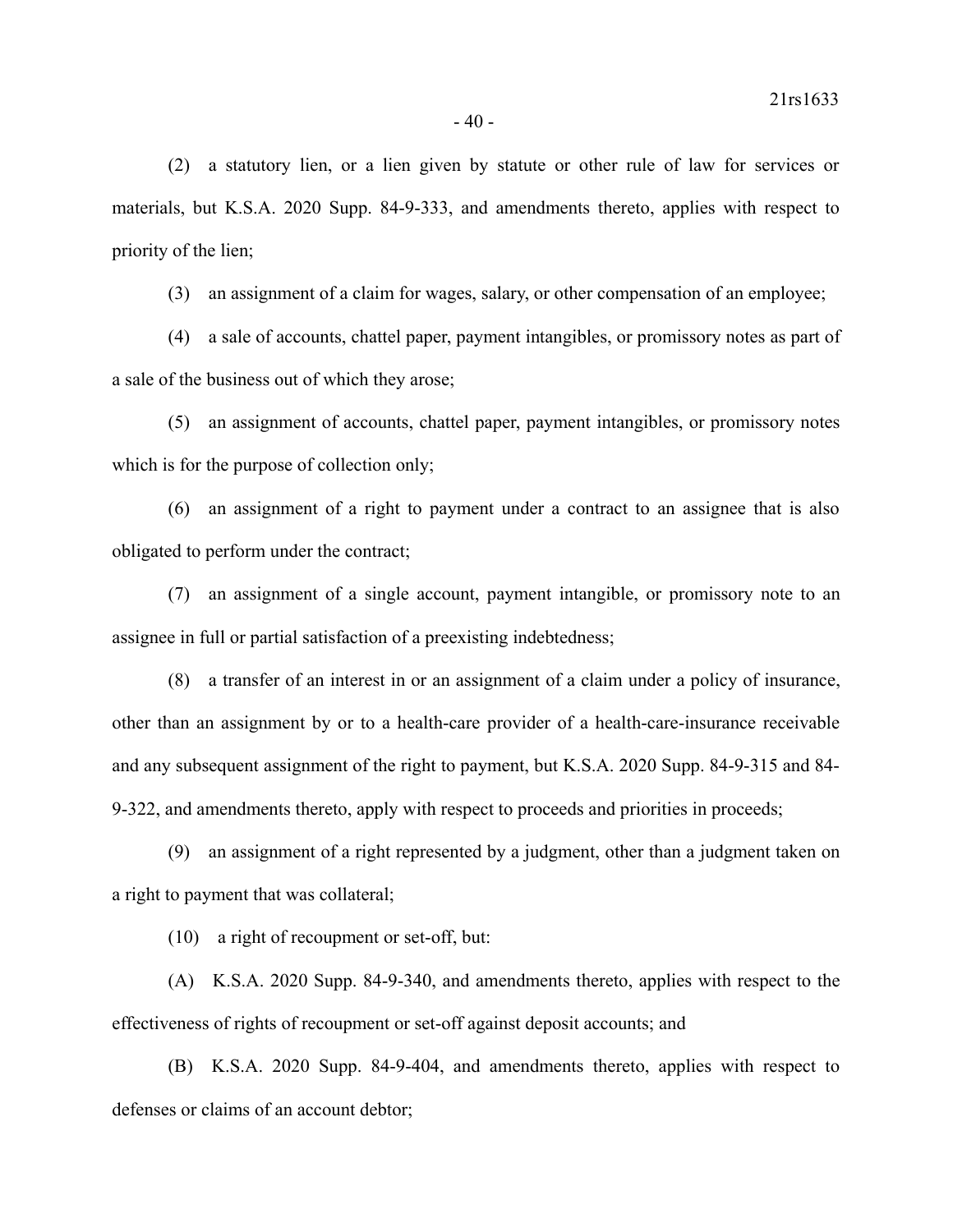(11) the creation or transfer of an interest in or lien on real property, including a lease or rents thereunder, except to the extent that provision is made for:

(A) Liens on real property in K.S.A. 2020 Supp. 84-9-203 and 84-9-308, and amendments thereto;

(B) fixtures in K.S.A. 2020 Supp. 84-9-334, and amendments thereto;

(C) fixture filings in K.S.A. 2020 Supp. 84-9-501, 84-9-502, 84-9-512, 84-9-516 and 84-9-519, and amendments thereto; and

(D) security agreements covering personal and real property in K.S.A. 2020 Supp. 84- 9-604, and amendments thereto;

(12) an assignment of a claim arising in tort, other than a commercial tort claim, but K.S.A. 2020 Supp. 84-9-315 and 84-9-322, and amendments thereto, apply with respect to proceeds and priorities in proceeds;

(13) an assignment of a deposit account in a consumer transaction, but K.S.A. 2020 Supp. 84-9-315 and 84-9-322, and amendments thereto, apply with respect to proceeds and priorities in proceeds;

(14) an assignment of rights in or under:

(A) A claim or right to receive benefits under any workers compensation, industrial accident or similar statute or regulation which provides benefits for occupational injury or illness; or

(B) a deferred payment or benefit arrangement that enables a participant to exclude or defer recognition of income for purposes of federal or state income taxation;  $\theta$ 

(15) a transfer by a government or governmental agency or subdivision; or

(16) the creation, attachment, perfection, priority or enforcement of any sale,